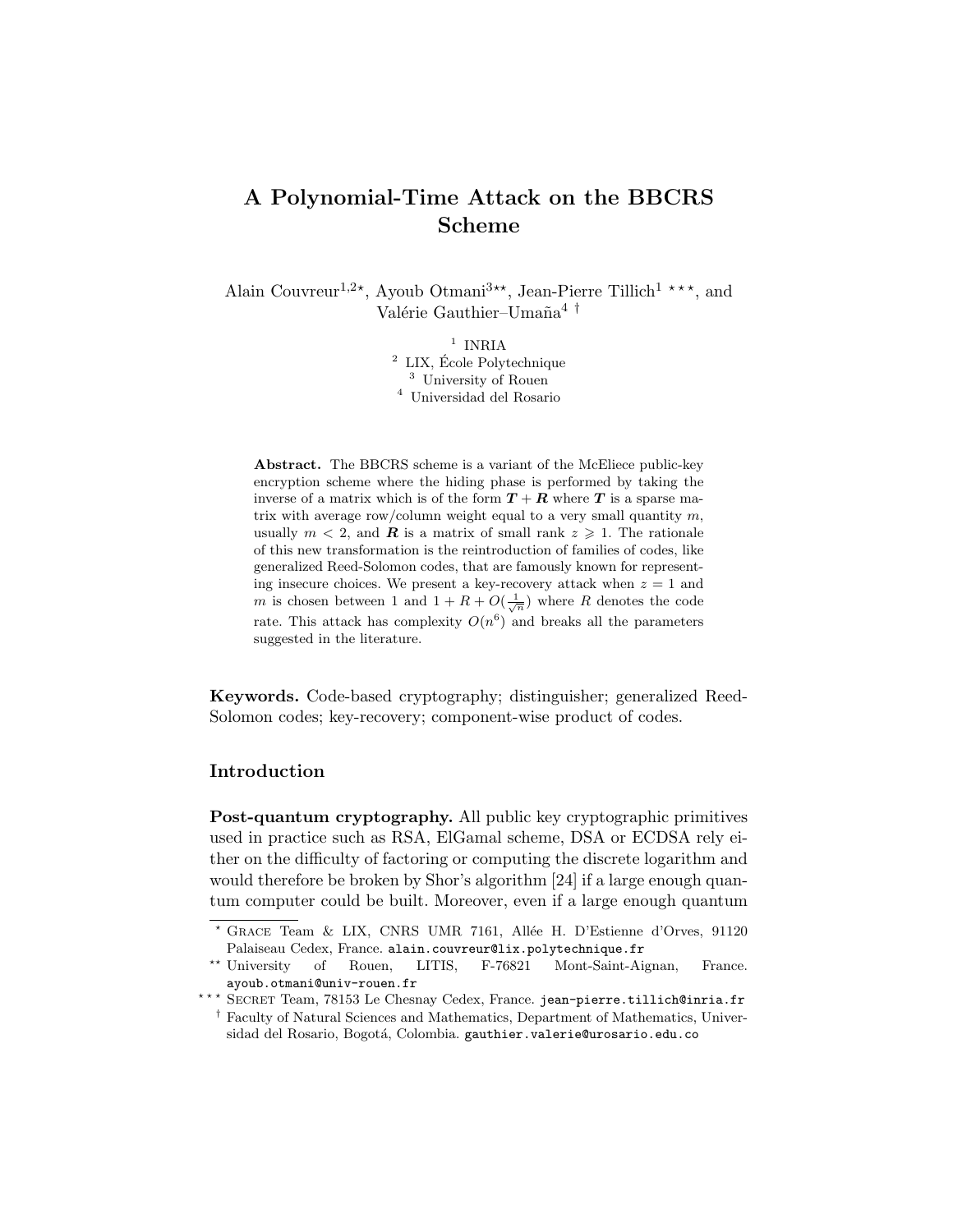computer might not be built in the next five years, it should be mentioned that tremendous progress has been made for computing the discrete logarithm over finite fields of small characteristic with the quasi-polynomial time algorithm of [5]. This lack of diversity in public key cryptography has been identified as a major concern in the field of information security. For all these reasons, it would be very desirable to be ready to replace these schemes by others that would rely on other hard problems. However only few other proposals have emerged which are essentially hash-based signature schemes, lattice-based, code-based and multivariate quadratic based schemes. They are either based on the problem of solving multivariate equations over a finite field, the problem of finding a short vector in a lattice and the problem of decoding a linear code. Those problems are known for being NP-hard and are therefore believed to be immune to the quantum computer threat.

The McEliece cryptosystem. Among those, one of the most promising scheme is the McEliece public key cryptosystem [20]. It is also one of the oldest public-key cryptosystem. It uses a family of codes for which there is a fast decoding algorithm (the binary Goppa code family here) which is used in the decryption process whereas an attacker has only a random generator matrix of the Goppa code which reveals nothing about the algebraic structure of the Goppa code that is used in the decoding process. He has therefore to decode a generic linear code for which only exponential time decoding algorithms are known. The main advantage of this system is to have very fast encryption and decryption functions. Depending on how the parameters are chosen for a fixed security level, this cryptosystem is about five times faster for encryption and about 10 to 100 times faster for decryption than RSA [8]. Furthermore, it has withstood many attacking attempts. After more than thirty five years now, it still belongs to the very few public key cryptosystems which remain unbroken.

The use of Reed-Solomon codes in a McEliece scheme. Goppa codes are subfield subcodes of Generalized Reed-Solomon codes (GRS codes in short). This means that a Goppa code defined over  $\mathbb{F}_q$  is actually the set of codewords of a GRS code defined over an extension field  $\mathbb{F}_{q^{\mu}}$  (we say that  $\mu$  is the extension degree of the Goppa code) whose coordinates all belong to the subfield  $\mathbb{F}_q$ . Actually the fast decoding process of Goppa codes is the decoder of the underlying GRS code. Roughly speaking, a Goppa code of length n and dimension  $n-2t\mu$  defined over  $\mathbb{F}_q$  can correct t errors<sup>5</sup> and is a subfield subcode of a GRS code that can also correct t

<sup>&</sup>lt;sup>5</sup> but the dimension can be increased to  $n - t\mu$  in the binary case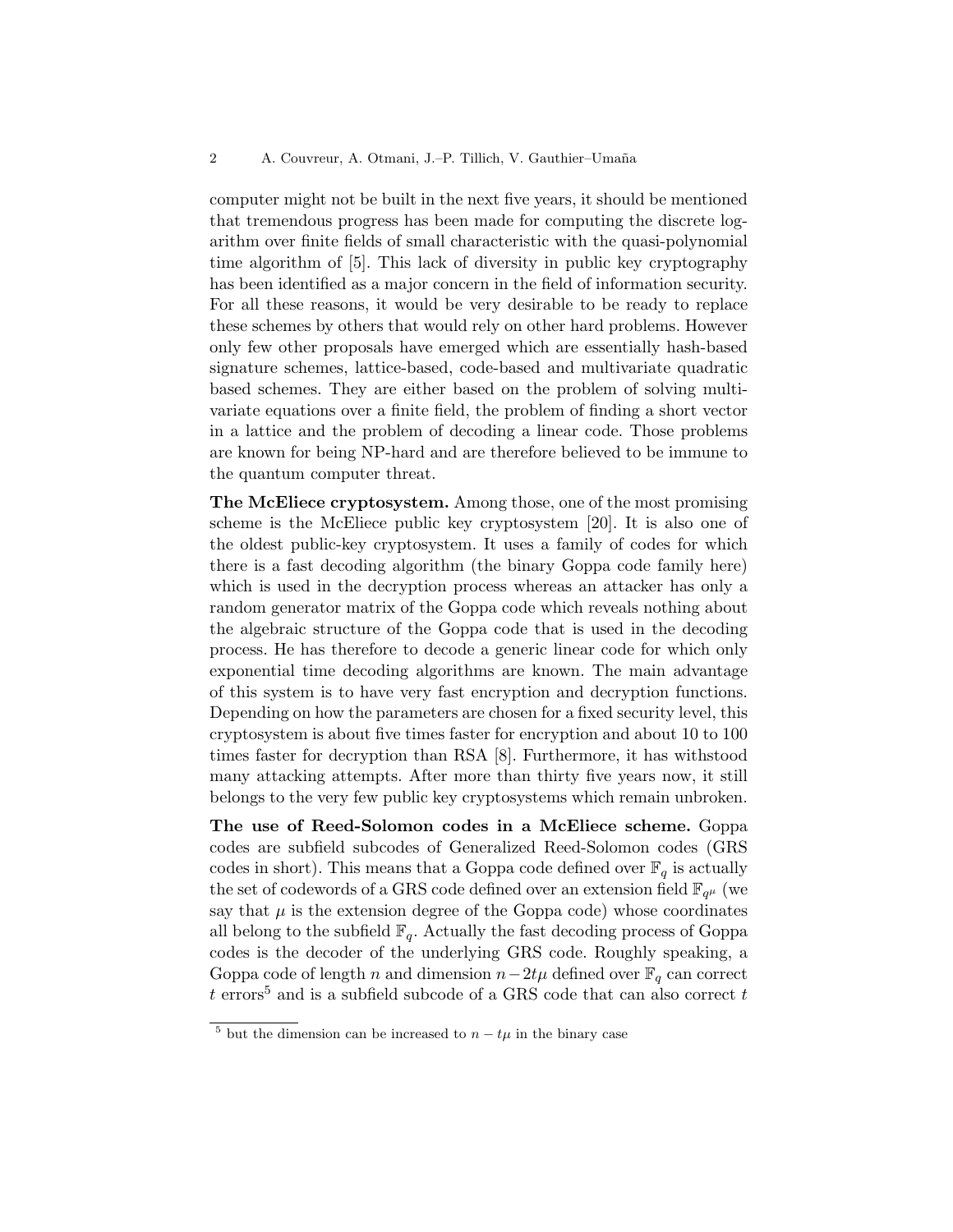errors which is of the same length n but has a larger dimension  $n-2t$  and is defined over  $\mathbb{F}_{q^{\mu}}$ . In this sense, the underlying GRS code has a better error correction capacity than the Goppa code. This raises the issue of using GRS codes instead of Goppa codes in the McEliece system. The better decoding capacity of GRS codes translates into smaller public key sizes for the McEliece scheme which is actually one of the main drawback of this scheme. This approach has been tried in Niederreiter's scheme (whose security is equivalent to the McEliece scheme) but has encountered a dreadful fate when the Sidelnikov-Shestakov attack appeared [25].

Baldi et al. approach for reviving GRS codes. In their Journal of Cryptology article [2], Baldi et al. have suggested a new way of using GRS codes in this context. Instead of using directly such a code, they multiplied it by the inverse of the sum  $T + R$  where T is a sparse matrix and  $\bf{R}$  is a low rank matrix. By doing this, the attacker sees a code which is radically different from a GRS code but the legitimate user can still use the underlying GRS decoder. This thwarts the Sidelnikov-Shestakov attack completely. However the decoding capacity of the resulting code is basically scaled down by a factor of  $\frac{1}{m}$  where m denotes the average weight of rows of the matrix  $T$ . It should be noted that the very same approach has also been tried for the Low-Density-Parity-Check code family, LDPC in short, which is notoriously known for being insecure in a McEliece scheme [22, 4, 3]. In this case, they did not even use the low rank matrix and despite of this fact the resulting public code obtained by this multiplication is not an LDPC code anymore (it becomes a moderatedensity-parity-check code) and it seems now that if the attacker wants to break this scheme he has to be able to solve a generic decoding problem [21]. There are therefore good reasons to believe that this approach can be powerful for disguising the secret code structure.

An earlier attempt. Baldi et al. [1] first used this approach with  $T$ being a permutation matrix. In this case  $m = 1$  and nothing is lost in term of decoding capacity compared to a GRS decoder. In other words, this allows to decrease the public key size as if we had a GRS code in the McEliece cryptosystem. This first attempt got broken in [12, 11]. Roughly speaking the reason of this attack in this case can be traced back to two facts (i) it turns out that the resulting code is still close to the underlying GRS code: the intersection of the public code with the secret GRS code is of co-dimension one; (ii) there is a very powerful way of distinguishing a GRS code [12] from a random code by computing the dimension of its square which can be used to unravel the algebraic structure of the public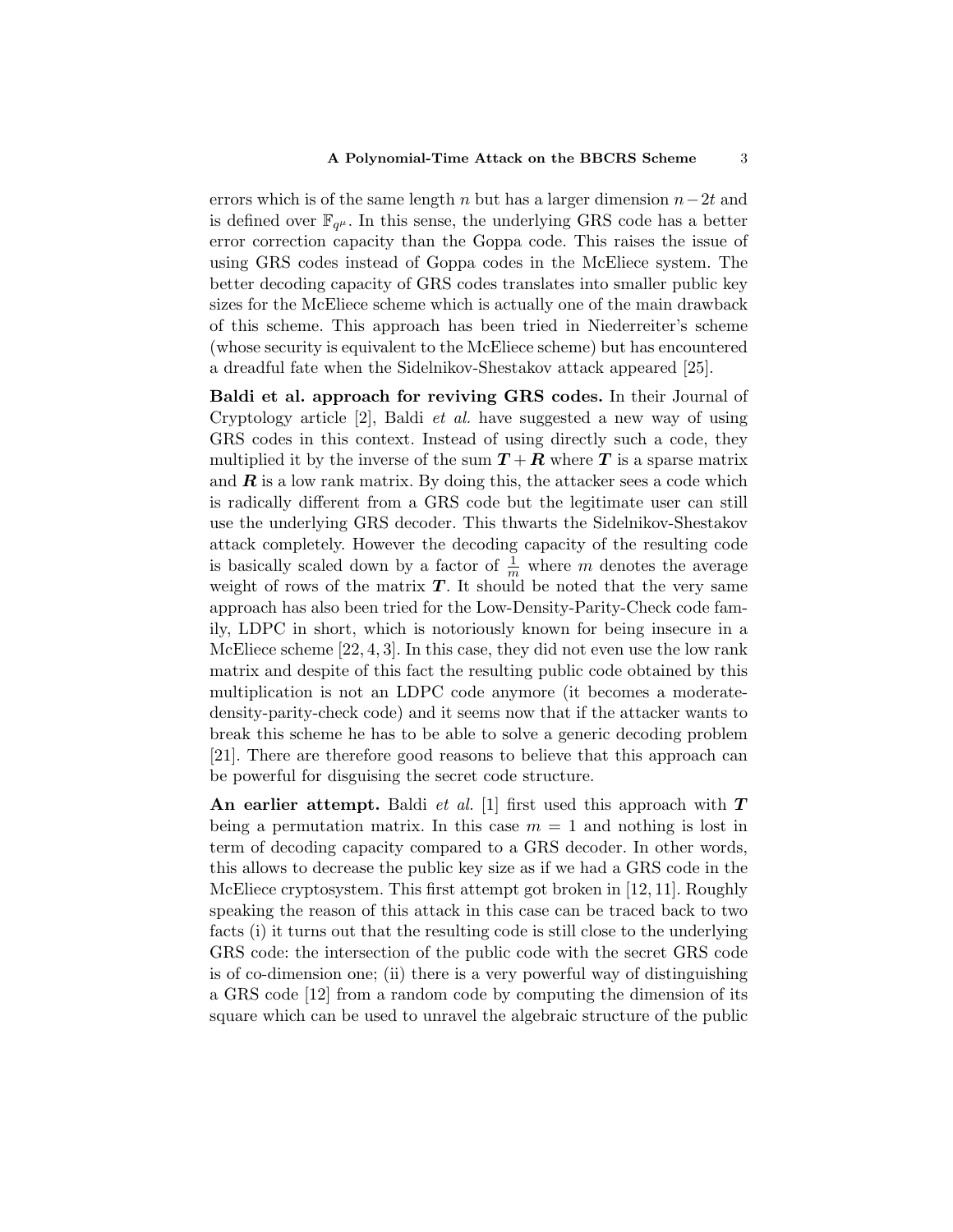code. On the other hand, when the degree of sparseness of  $T$  is  $> 1$  the resulting code does not have a large intersection with a GRS code and there was some hope to obtain a secure scheme.

Our contribution: an attack which works in the regime  $1 < m <$ 2. In the present article we will show that despite the fact that the public code is far from being a GRS code, a similar trick that has already been used to attack successfully in [14] some wild Goppa codes proposed in [7] when the degree of extension is only 2 can also be used in this context. It consists in computing the dimension of the square of shortenings of the public code. Because of the hidden structure of the public code, the squares of some of its shortenings have a smaller dimension than the squares of shortened random codes of the same dimension. This distinguisher is then used to unravel the structure of the matrix  $T$ . This gives an attack of polynomial time complexity which can be used to break the examples given in [2]. Several were broken in a few hours, and others in a few days. As an illustration, Example 1 given in [2] with a claimed 90-bit security can be broken in 2.75 hours on a computer equipped with Xeon 2.27GHz processor and 72 Gb of RAM. This attack works up to values of m of order  $1 + R + O(\frac{1}{\sqrt{k}})$  $(\frac{1}{n})$ , where R is the rate of the public code. The attack we present here can obviously be thwarted by taking values for  $m$ greater than 2, but in this case, since the price to pay is a decrease of the decoding capacity by a factor of more than 2, we do not obtain better public key sizes than the ones we obtain by using Goppa codes, or more generally alternant codes of extension degree 2, provided we choose non wild Goppa codes in order to avoid the attack of [14]. The complexity of the present attack is similar to that of [11], namely  $O(n^6)$  where n is the code length. More precisely, this attack starts with two steps of respective complexity  $O(n^3)$  and  $O(n^5)$  and then applying the attack of [11] whose complexity is  $O(n^6)$  operations in the base field.

Note. Due to space limitation, several proofs are omitted. A longer version of the present paper including the missing proofs can be found online.

# 1 GRS Codes and the Square Code Construction

We recall in this section a few relevant results and definitions from coding theory and bring in the fundamental notion of square code construction.

Definition 1 (Generalized Reed-Solomon code). Let k and n be integers such that  $1 \leq k < n \leq q$  where q is a prime power. The code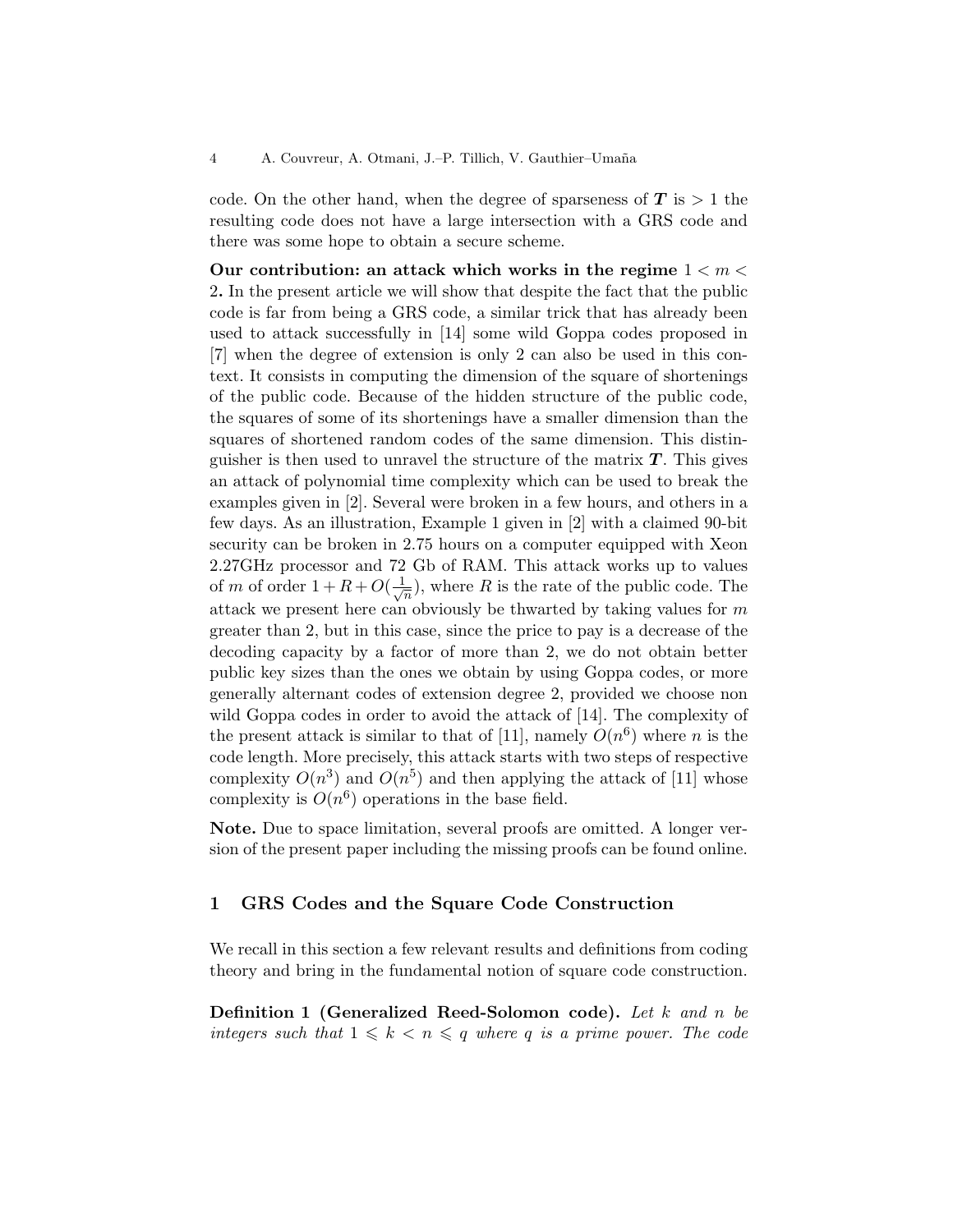$GRS_k(x, y)$  of dimension k is associated to a pair  $(x, y)$  where x is an n-tuple of distinct elements of  $\mathbb{F}_q$  and  $\boldsymbol{y} \in \left(\mathbb{F}_q^{\times}\right)^{\tilde{n}}$ , is defined as:

$$
\mathbf{GRS}_{k}(\boldsymbol{x},\boldsymbol{y}) \stackrel{\text{def}}{=} \Big\{ (y_1p(x_1),\ldots,y_np(x_n)) \mid p \in \mathbb{F}_q[X], \deg p < k \Big\}.
$$

The first work that suggested to use GRS codes in a public-key encryption scheme was [23]. But Sidelnikov and Shestakov [25] showed that for any GRS code it is possible to recover in polynomial time a pair  $(x, y)$  defining it, which is all that is needed to decode efficiently such codes and is therefore enough to break any McEliece type cryptosystem [20] that uses GRS codes.

Definition 2 (Componentwise products). Given two vectors  $a =$  $(a_1, \ldots, a_n)$  and  $\mathbf{b} = (b_1, \ldots, b_n) \in \mathbb{F}_q^n$ , we denote by  $\mathbf{a} \star \mathbf{b}$  the componentwise product

$$
\boldsymbol{a} \star \boldsymbol{b} \stackrel{def}{=} (a_1b_1, \ldots, a_nb_n).
$$

The star product  $a \star b$  should be distinguished from a more common operation, namely the canonical inner product:

$$
\boldsymbol{a} \cdot \boldsymbol{b} \stackrel{\text{def}}{=} \sum_{i=1}^{n} a_i b_i.
$$

Definition 3 (Product of codes & square code). Let  $\mathscr A$  and  $\mathscr B$  be two codes of length n. The star product code denoted by  $\mathscr{A} \star \mathscr{B}$  of  $\mathscr{A}$ and  $\mathscr B$  is the vector space spanned by all products  $\boldsymbol{a} \star \boldsymbol{b}$  where  $\boldsymbol{a}$  and  $\boldsymbol{b}$ range over  $\mathscr A$  and  $\mathscr B$  respectively. When  $\mathscr B = \mathscr A$  then  $\mathscr A \star \mathscr A$  is called the square code of  $\mathscr A$  and is rather denoted by  $\mathscr A^2$ .

**Proposition 1.** Let  $\mathscr A$  be a code of length n, then

$$
\dim(\mathscr{A}^2) \leqslant \min\left\{n, \binom{\dim(\mathscr{A})+1}{2}\right\}.
$$

**Proposition 2.** Let  $\mathscr{A} \subset \mathbb{F}_q^n$  be a code of dimension k. The complexity of the computation of a basis of  $\mathscr{A}^2$  is  $O(k^2n^2)$  operations in  $\mathbb{F}_q$ .

See for instance [11], for proofs of Propositions 1 and 2.

The importance of the square code construction becomes clear when we compare the dimension of the square of structured codes like GRS codes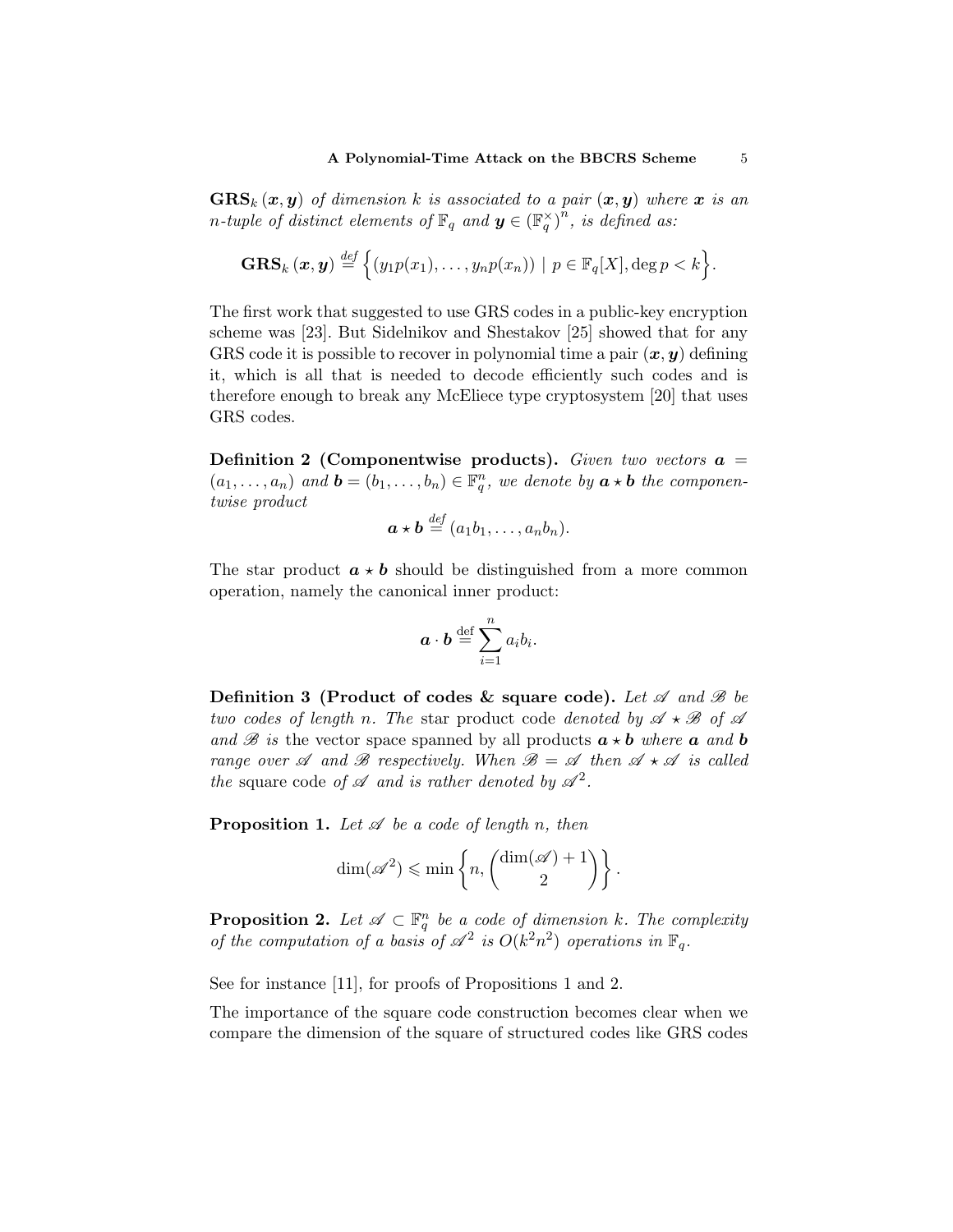with the dimension of the square of a random code. Roughly speaking, given a code of dimension  $k$ , the dimension of its square is linear in  $k$  if it is a GRS code and quadratic if it is a random code as explained in the two following propositions.

 $\text{Proposition 3. } \text{GRS}_k \left( x, y \right)^2 = \text{GRS}_{2k-1} \left( x, y \star y \right).$ 

Proof. See for instance [18, Proposition 10].

Remark 1. This property can also be used in the case  $2k - 1 > n$ . To see this, consider the dual of the Reed-Solomon code, which is itself a generalized Reed-Solomon code [17, Theorem 4, p.304].

**Theorem 1.** Let  $\mathscr A$  be a random code of length n and dimension k such that  $n > \binom{k+1}{2}$  $\binom{+1}{2}$ . Then, for all integer  $\ell < \binom{k+1}{2}$  $_{2}^{+1}),$ 

$$
\mathsf{Prob}\left(\dim \mathscr{A}^2 \leqslant \binom{k+1}{2} - \ell\right) = O\left(q^{-\ell} \cdot q^{-\left(n - \binom{k+1}{2}\right)}\right), \qquad (k \to +\infty).
$$

Proof. See [10].

Remark 2. A slightly weaker result was already obtained in the papers  $[15, 16]$  (see also  $[19]$ ).

For this reason,  $\text{GRS}_k(x, y)$  can be distinguished from a random linear code of the same dimension by computing the dimension of the associated square code. In [15, 16], this phenomenon was already observed for  $q$ -ary alternant codes (in particular Goppa codes) at very high rates whose duals are distinguishable from random codes by the very same manner. Subsequently, the very same phenomenon lead to attacks on GRS based cryptosystems [12, 11], to a polynomial time attack on Wild Goppa codes over quadratic extensions [14] and to a polynomial time attack on algebraic geometry codes [13].

Historically, the star product of codes has been used for the first time by Wieschebrink to cryptanalyze a McEliece-like scheme [6] based on subcodes of Reed-Solomon codes [26]. The use of the star product here is nevertheless different from the way it is used in [26]. In Wieschebrink's paper, the star product is used to identify, given a certain low codimensional subcode  $\mathscr C$  of a GRS code  $\text{GRS}_k(x, y)$ , a possible pair  $(x, y)$ .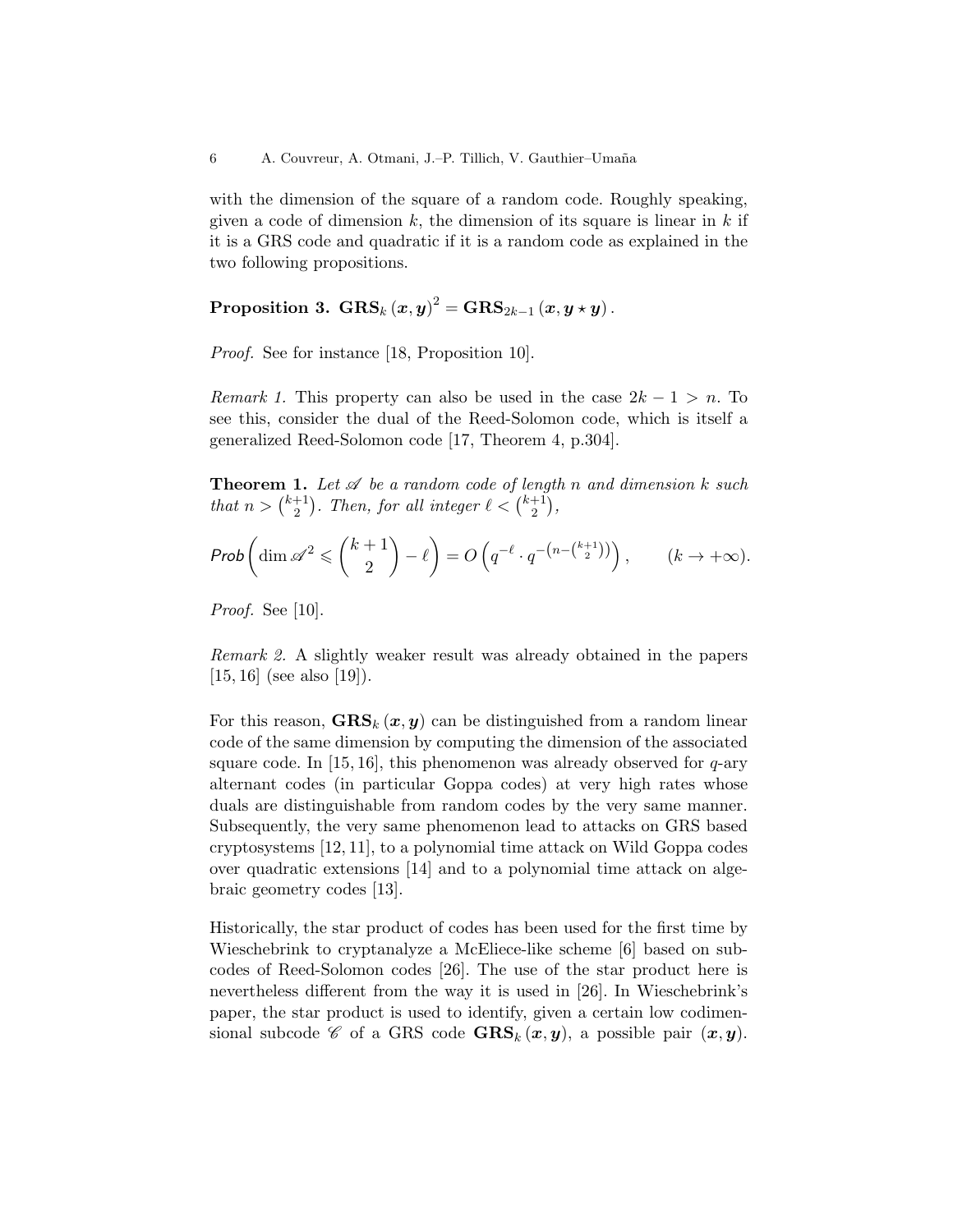This is achieved by computing  $\mathscr{C}^2$  which turns out to be  $\text{GRS}_k(\boldsymbol{x}, \boldsymbol{y})^2 =$  $GRS_{2k-1}(x, y \star y)$  with a high probability. The Sidelnikov and Shestakov algorithm is then used on  $\mathscr{C}^2$  to recover a possible  $(x, y \star y)$  pair to describe  $\mathscr{C}^2$  as a GRS code, and hence, a pair  $(\boldsymbol{x}, \boldsymbol{y})$  is deduced for which  $\mathscr{C} \subset \text{GRS}_k(x, y)$ .

# 2 Description of the Scheme

The BBCRS public-key encryption scheme given in [2] can be summarized as follows:

### Secret key.

- $G_{sec}$  is a generator matrix of a GRS code of length n and dimension k over  $\mathbb{F}_q$ .
- $\boldsymbol{Q} \stackrel{\text{def}}{=} \boldsymbol{T} + \boldsymbol{R}$  where  $\boldsymbol{T}$  is an  $n \times n$  non-singular sparse matrix with elements in  $\mathbb{F}_q$  and average row weight  $m \ll n$ . Note that m is not necessarily an integer. For example  $m = 1.4$  means that  $40\%$ of the rows of  $T$  have weight equal to 2 and the other 60% have weight equal to 1.
- **R** is a rank-z matrix over  $\mathbb{F}_q$  such that **Q** is invertible. In other words there exist  $\alpha \stackrel{\text{def}}{=} (\alpha_1, \ldots, \alpha_n)$  and  $\beta \stackrel{\text{def}}{=} (\beta_1, \ldots, \beta_n)$  such that  $\mathbf{R} \stackrel{\text{def}}{=} \boldsymbol{\alpha}^T \boldsymbol{\beta}$  and  $\alpha_i$  and  $\beta_i$  are  $z \times 1$  full rank matrices defined over  $\mathbb{F}_q$  for all  $i \in \{1, \ldots, n\}$  and  $z \leq n$ .

 $-$  S is a  $k \times k$  random invertible matrix over  $\mathbb{F}_q$ .

Public key.

$$
G_{pub} \stackrel{\text{def}}{=} S^{-1} G_{sec} Q^{-1}.
$$
 (1)

- **Encryption.** The ciphertext  $c \in \mathbb{F}_q^n$  of a plaintext  $m \in \mathbb{F}_q^k$  is obtained by drawing at random  $e$  in  $\mathbb{F}_q^n$  of weight less than or equal to  $\frac{n-k}{2m}$ (recall that m denotes the density of the matrix  $T$ ) and computing  $\boldsymbol{c} \stackrel{\text{def}}{=} \boldsymbol{m}\boldsymbol{G_{pub}} + \boldsymbol{e}.$
- Decryption. It consists in performing the three following steps:
	- 1. Guessing the value of  $eR$ .
	- 2. Calculating  $\boldsymbol{c}'\stackrel{\text{def}}{=} \boldsymbol{c}\boldsymbol{Q}-\boldsymbol{e}\boldsymbol{R}=m\boldsymbol{S}^{-1}\boldsymbol{G_{sec}}+\boldsymbol{e}\boldsymbol{Q}-\boldsymbol{e}\boldsymbol{R}=m\boldsymbol{S}^{-1}\boldsymbol{G_{sec}}+$  $e\mathbfit{T}$  and using the decoding algorithm of the GRS code to recover  $\boldsymbol{m} \boldsymbol{S}^{-1}$  from the knowledge of  $\boldsymbol{c}'$ .
	- 3. Multiplying the result of the decoding by  $S$  to recover  $m$ .

*Remark 3.* In [2], the authors suggest to take  $m = 1 + \frac{n-k-3}{n} \approx 2 - R$  for the density of  $T$ .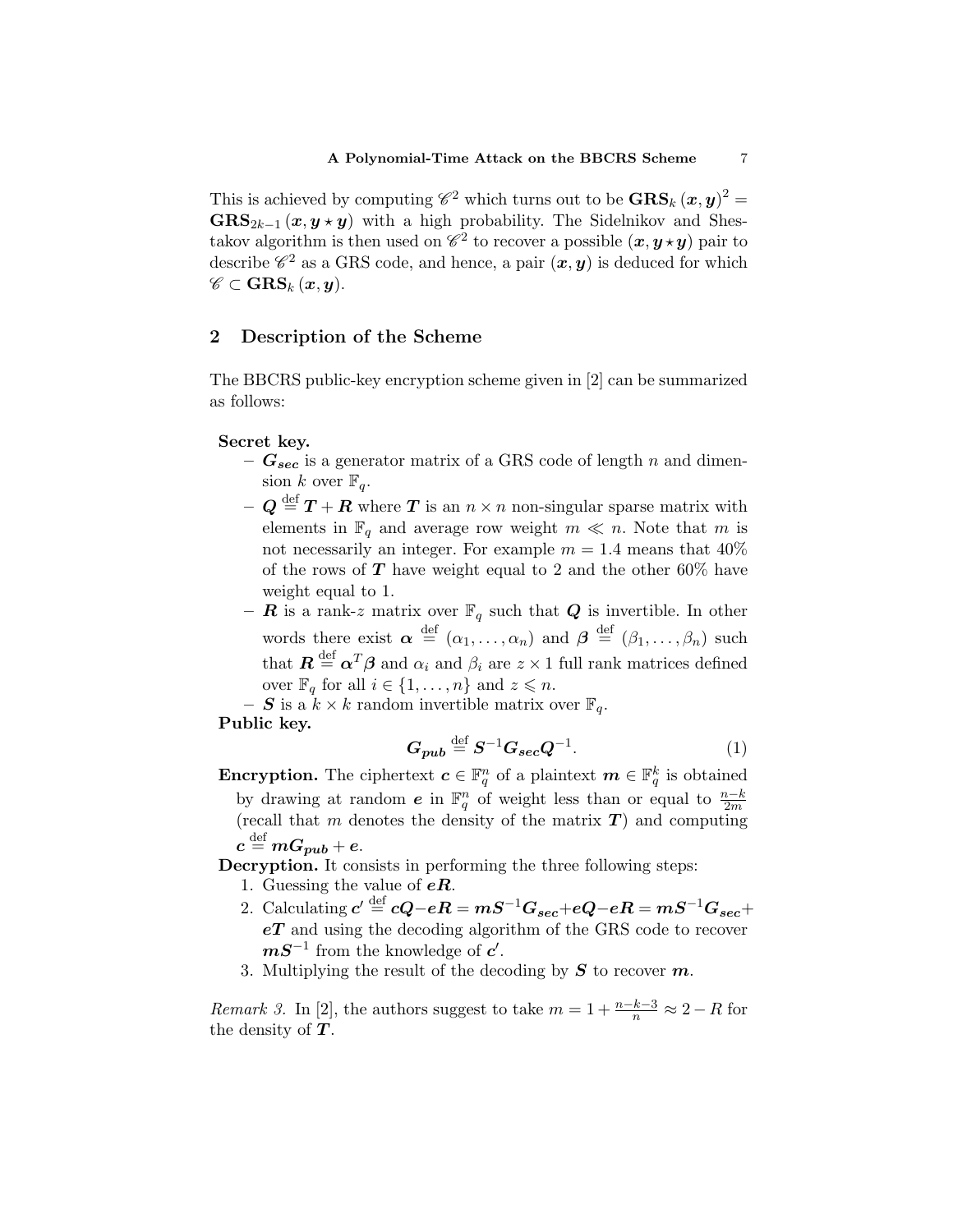Further details on the construction of the matrix  $T$ . We deal with the case  $m \leq 2$ . According to [2] the matrix T is constructed<sup>6</sup> as follows.

- 1. Choose a permutation matrix  $P$ . Replace each 1 by a random element of  $\mathbb{F}_q^{\times}$ .
- 2. Set  $t \stackrel{\text{def}}{=} \left| \frac{n-k}{2} \right|$  $\frac{-k}{2}$ ,  $\delta_t \stackrel{\text{def}}{=} t - \lfloor \frac{t}{m} \rfloor$  and  $\ell \stackrel{\text{def}}{=} \lfloor (m-1)n \rfloor$ . Choose a random set C of  $\delta_t$  columns and a random set  $\mathcal{J}_2$  of  $\ell$  rows of P.
- 3. For all  $i \in \mathcal{J}_2$ , we denote by  $\pi(i)$  the integer such that  $\boldsymbol{P}_{i,\pi(i)} \neq 0$ . For each  $i \in \mathcal{J}_2$ , choose a random element  $j \in \mathcal{C} \setminus \pi(i)$  and add a random element of  $\mathbb{F}_q^{\times}$  at position  $(i, j)$ .

We also tested another construction allowing to have row and column weight upper bounded by 2. The sparse matrix  $T$  is constructed as  $T =$  $T_1 + T_2$  where:

- $T_1$  is of the form  $T_1 = D_1 P_1$ , where  $D_1$  is diagonal invertible and  $P_1$  is a permutation matrix;
- $T_2 = D_2 P_2$ , where  $D_2$  is diagonal with  $(m-1)n$  nonzero diagonal coefficients and  $P_2$  is a permutation matrix;
- The matrices do not overlap, that is, there is no pair  $(i, j)$  with  $1 \leq$  $i, j \leq n$  such that both  $(T_1)_{ij}$  and  $(T_2)_{ij}$  are nonzero.

Our attack works for both choices of the matrix  $T$ . The experimental results in Sec. 6 rely on the first construction for  $T$ .

# 2.1 Previous attacks and discussion on the parameters

The BBCRS scheme has been subject to an attack [11] in the case  $m = 1$ , *i.e.* the matrix **T** is a permutation matrix and  $z = 1$ , *i.e.* the matrix **R** has rank 1. The attack presented here holds for  $m < 1 + R + O(\frac{1}{\sqrt{k}})$  $\frac{1}{n}$  and  $z = 1$ . The relevance of choosing higher m or z is discussed in Section 7. The attack of the present article uses in its last step the attack [11] on the original system [1].

#### 2.2 Notation

It will be convenient to bring the following notation.

 $6$  Actually, the authors propose three constructions for  $T$  and express a clear preference for the one described in the present article.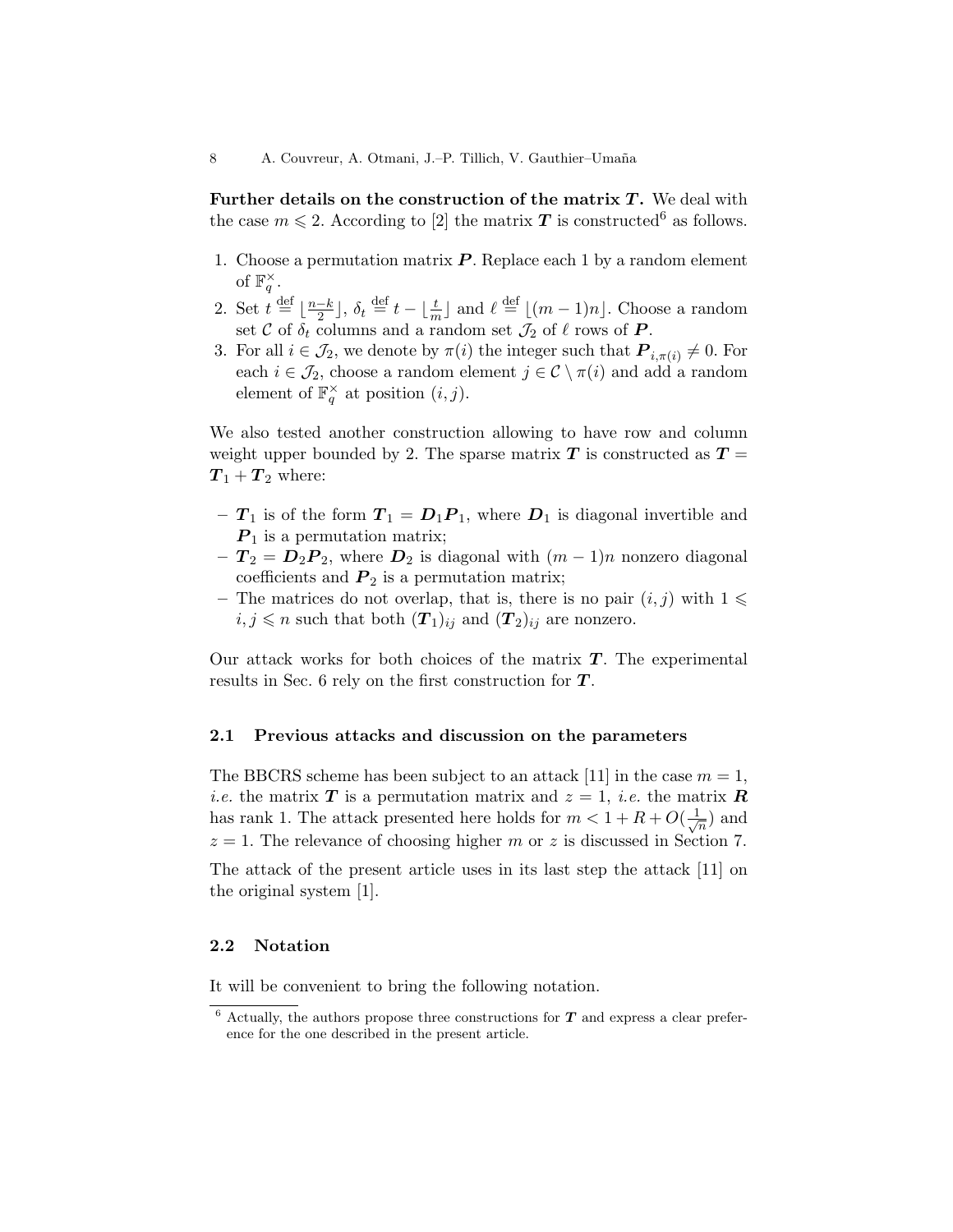- $\mathscr{C}_{\text{pub}}$  is the code with generator matrix  $G_{pub}$ ;
- $\mathcal{C}_{\text{sec}}$  is the GRS code with generator matrix  $G_{sec}$ , we assume that it is specified by its dual (which is itself a GRS code) as  $\mathscr{C}^{\perp}_{\text{sec}}$  =  $\text{GRS}_{n-k} (x, y);$
- $\mathcal{J}_1$  is the set of positions which correspond to rows of T of Hamming weight 1. The elements of  $\mathcal{J}_1$  are called the *positions of degree* 1. For any row  $i \in \mathcal{J}_1$  of  $T$ , we define  $j(i)$  as the unique column of  $T$  for which  $T_{ij(i)} \neq 0;$
- $\mathcal{J}_2$  is the set of positions which correspond to rows of T of Hamming weight 2. The positions in  $\mathcal{J}_2$  are called the *positions of degree* 2. When *i* belongs to  $\mathcal{J}_2$ , let  $j_1$  and  $j_2$  be the columns of **T** for which we have  $T_{ij_1} \neq 0$  and  $T_{ij_2} \neq 0$ . We define similarly  $j(i)$  as the set  $\{j_1, j_2\}$ in this case.

#### 2.3 Structure of the public code

The following result explains how  $\mathscr{C}_{\text{pub}}$  and  $\mathscr{C}_{\text{sec}}$  and their duals are related.

#### Lemma 1.

$$
\mathscr{C}_{pub} = \mathscr{C}_{sec}(\boldsymbol{T} + \boldsymbol{R})^{-1} \tag{2}
$$

$$
\mathscr{C}_{pub}^{\perp} = \mathscr{C}_{sec}^{\perp}(\boldsymbol{T} + \boldsymbol{R})^T.
$$
\n(3)

Proof. The first equality follows immediately from (1), whereas the second one was is observed in [2, p.6, Equation (8)] where a parity-check matrix for the public code  $\mathscr{C}_{\text{pub}}$  is expressed in terms of a parity-check matrix of the secret code. This can be proved as follows. For all  $c \in \mathscr{C}_{\sec}, c' \in \mathscr{C}_{\sec}^{\perp}$ 

$$
(c(\mathbf{T} + \mathbf{R})^{-1}) \cdot (c'(\mathbf{T} + \mathbf{R})^{T}) = (c(\mathbf{T} + \mathbf{R})^{-1}(\mathbf{T} + \mathbf{R})) \cdot c' = c \cdot c' = 0.
$$

Moreover, since  $Q = T + R$  is invertible, we get  $\dim \mathscr{C}_{\mathrm{sec}}^{\perp}(T + R)^{T}$  +  $\dim \mathscr{C}_{\rm sec}(\boldsymbol{T} + \boldsymbol{R})^{-1} = n$ , hence the codes are dual to each other.

# 3 The fundamental tool: shortening and puncturing the dual of the public code

Puncturing and shortening will play a fundamental role in the attack. Recall that for a given code  $\mathscr{C} \subset \mathbb{F}_q^n$  and a subset  $\mathcal I$  of code positions the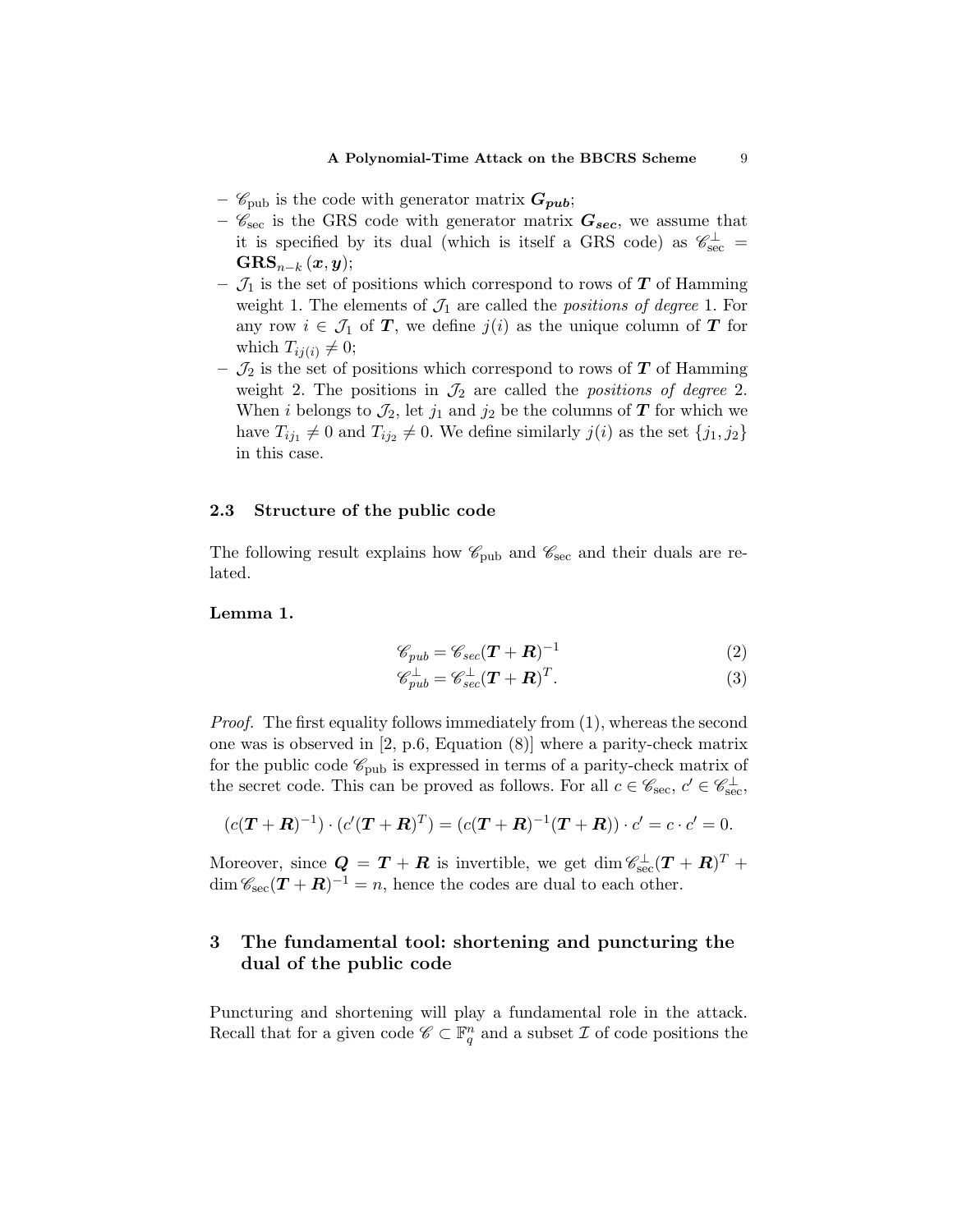punctured code  $\mathcal{P}_{\mathcal{I}}(\mathscr{C})$  and shortened code  $\mathcal{S}_{\mathcal{I}}(\mathscr{C})$  are defined as:

$$
\mathcal{P}_{\mathcal{I}}(\mathscr{C}) \stackrel{\text{def}}{=} \left\{ (c_i)_{i \notin \mathcal{I}} \mid \mathbf{c} \in \mathscr{C} \right\};
$$
  

$$
\mathcal{S}_{\mathcal{I}}(\mathscr{C}) \stackrel{\text{def}}{=} \left\{ (c_i)_{i \notin \mathcal{I}} \mid \exists \mathbf{c} = (c_i)_i \in \mathscr{C} \text{ such that } \forall i \in \mathcal{I}, c_i = 0 \right\}.
$$

Given a subset  $\mathcal I$  of the set of coordinates of a vector  $u$ , we denote by  $P_{\mathcal{I}}(\boldsymbol{u})$  the vector  $\boldsymbol{u}$  punctured at  $\mathcal{I}$ , that is to say, indexes that are in  $\mathcal{I}$ are removed.

First let us recall the influence of these operations on GRS codes.

**Lemma 2.** Let  $x, y$  be two n-tuples of element sof  $\mathbb{F}_q$  such that x has pairwise distinct entries and **y** has only nonzero entries. Let  $k < n$  and  $\mathcal{I} \subseteq \{1, \ldots, n\}$ . Then

$$
\mathcal{P}_{\mathcal{I}}\left(\mathbf{GRS}_{k}\left(\boldsymbol{x},\boldsymbol{y}\right)\right)=\mathbf{GRS}_{k}\left(\mathcal{P}_{\mathcal{I}}\left(\boldsymbol{x}\right),\mathcal{P}_{\mathcal{I}}\left(\boldsymbol{y}\right)\right) \tag{4}
$$

$$
\mathcal{S}_{\mathcal{I}}\left(\mathbf{GRS}_{k}\left(\boldsymbol{x},\boldsymbol{y}\right)\right)=\mathbf{GRS}_{k-\left|\mathcal{I}\right|}\left(\mathcal{P}_{\mathcal{I}}\left(\boldsymbol{x}\right),\boldsymbol{y}_{\mathcal{I}}\right),\tag{5}
$$

for some  $\boldsymbol{y}_{\mathcal{I}}\in\mathbb{F}_q^{n-|\mathcal{I}|}$  depends only on  $\boldsymbol{y}$  and  $\mathcal{I}.$ 

Next, with these notions at hand, it follows that the dual of the public code punctured in  $\mathcal{J}_2$  is very close to a GRS code. We will also need to understand the structure of versions of this code which are shortened in positions belonging to  $\mathcal{J}_1$  and then punctured in  $\mathcal{J}_2$ . It turns out that these codes too are close to GRS codes. First of all, puncturing  $\mathscr{C}^{\perp}_{\text{pub}}$  in the positions belonging to  $\mathcal{J}_2$  gives "almost" a GRS code, as shown by:

**Lemma 3.** Let  $u = (u_i)_{i \in \mathcal{J}_1}$  and  $v = (v_i)_{i \in \mathcal{J}_1}$  be vectors in  $\mathbb{F}_q^{n-|\mathcal{J}_2|}$  defined by

$$
u_i = x_{j(i)}
$$
  

$$
v_i = T_{ij(i)} y_{j(i)}.
$$

Let  $\mathscr{D} \stackrel{def}{=} \mathscr{C}_{sec}^{\perp} \boldsymbol{T}^T$ , then

$$
\mathcal{P}_{\mathcal{J}_2}(\mathscr{D}) \subseteq \mathbf{GRS}_{n-k}(\boldsymbol{u},\boldsymbol{v}). \tag{6}
$$

**Lemma 4.** Let  $\lambda$  and  $\mu$  be vectors of  $\mathbb{F}_q^n$  such that  $\mathbf{R}^T = \lambda^T \mu$  and let  $\mathscr{C}_{sec}^{\perp}(\lambda) \stackrel{def}{=} \mathscr{C}_{sec}^{\perp} \cap \langle \lambda \rangle^{\perp}, \ \mathscr{C}_{pub}^{\perp}(\lambda) \stackrel{def}{=} \mathscr{C}_{sec}^{\perp}(\lambda) (T^{T} + \mathbf{R}^{T}).$  Then,

$$
\mathcal{P}_{\mathcal{J}_2}\left(\mathscr{C}_{pub}^{\perp}(\lambda)\right) \subseteq \mathbf{GRS}_{n-k}\left(\boldsymbol{u},\boldsymbol{v}\right),\tag{7}
$$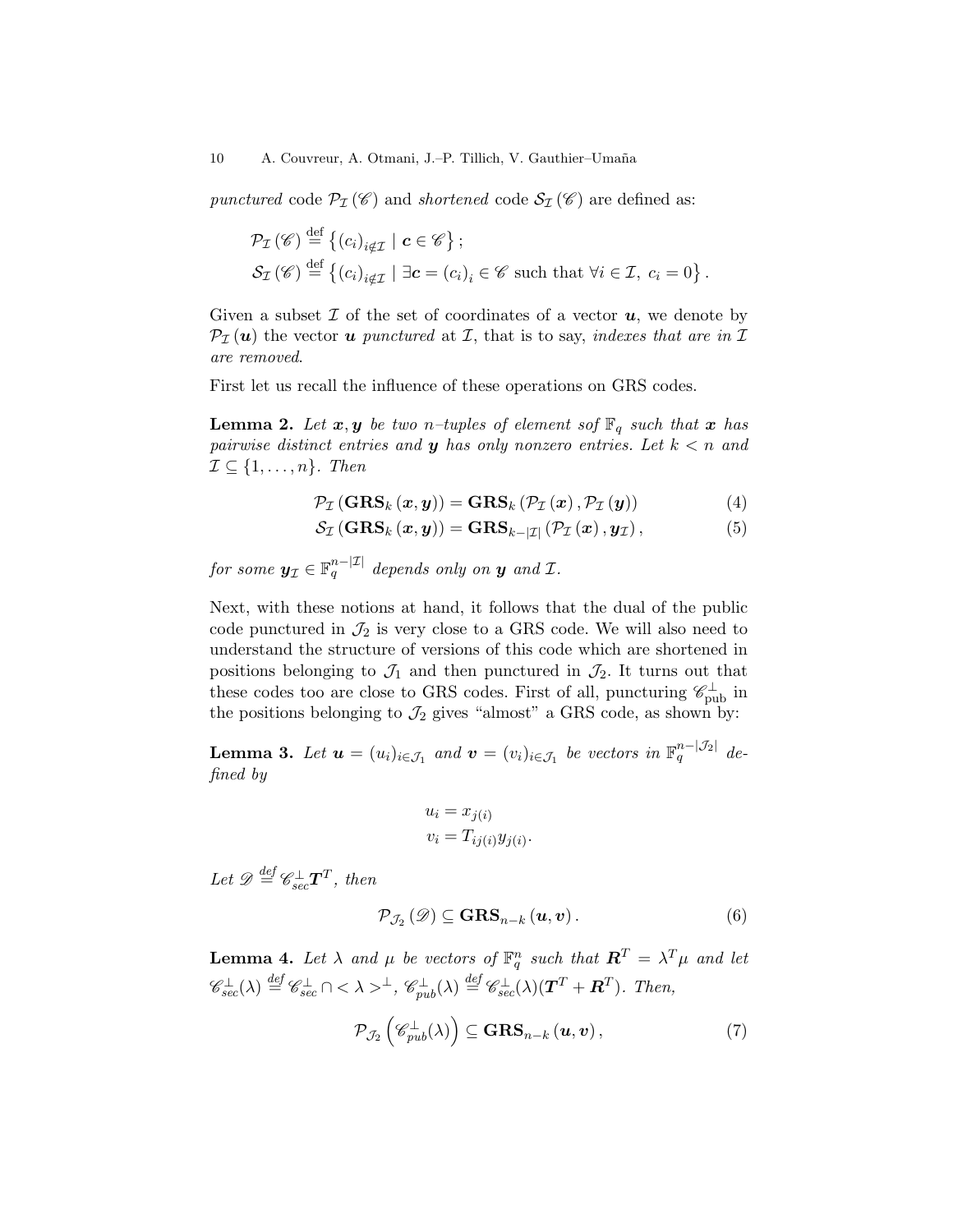Moreover if  $\mathcal{J}_1$  contains an information set<sup>7</sup> of  $\mathscr{C}^{\perp}_{sec} \boldsymbol{T}^T$  and  $\boldsymbol{T}^T$  is invert $i$ ble, then there exist  $\bm{a}$  and  $\bm{b}$  in  $\mathbb{F}_q^{n-|\mathcal{J}_2|}$  such that for any  $\bm{c}$  in  $\mathcal{P}_{\mathcal{J}_2}\left(\mathscr{C}^\perp_{pub}\right)$ , there exists a vector **p** in  $\mathbf{GRS}_{n-k}(\boldsymbol{u}, \boldsymbol{v})$  for which

$$
c = p + (p \cdot b)a. \tag{8}
$$

In particular,  $\mathcal{P}_{\mathcal{J}_2}\left(\mathscr{C}_{pub}^\perp\right) \subseteq \text{{\bf GRS}}_{n-k}(\bm{u},\bm{v}) + \langle \bm{a} \rangle.$ 

If we puncture with respect to  $\mathcal{J}_2$  shortened versions of  $\mathscr{C}^\perp_{\text{pub}}$  in positions belonging to  $\mathcal{J}_1$ , then we observe a similar phenomenon, namely

**Lemma 5.** Let  $\mathcal{I}_1$  be a subset of code positions which is a subset of  $\mathcal{J}_1$ . Let  $s \stackrel{\text{def}}{=} |\mathcal{I}_1|$  and assume that  $s \leqslant n-k$ . Then there exist vectors  $a, u, v$ in  $\mathbb{F}_q^{n-s-|\mathcal{J}_2|}$  such that:

$$
\mathcal{P}_{\mathcal{J}_2}\left(\mathcal{S}_{\mathcal{I}_1}\left(\mathscr{C}_{pub}^{\perp}\right)\right) \subseteq \mathscr{E} + \langle a \rangle \tag{9}
$$

and  $\mathscr E$  is a subcode of  $\text{GRS}_{n-k-s}(\boldsymbol u,\boldsymbol v)$ .

## 4 Key-Recovery Attack

#### 4.1 Outline

Our key-recovery attack starts with a parity-check matrix  $H_{pub}$  of the (public) code  $\mathscr{C}_{\text{pub}}$ . The main goal is to recover matrices T and R, where  $H_{pub}(T^T + R^T)^{-1}$  is a parity check matrix of a GRS code, T is a low density square matrix and  $\boldsymbol{R}$  a rank 1 matrix. Recall that in our terminology, rows of  $T$  belonging to  $\mathcal{J}_1$  are positions of degree 1, and those in  $\mathcal{J}_2$  are positions of degree 2. It implies, thanks to (3), that some columns of  $H_{pub}$  belong to  $\mathcal{J}_1$  and the others are in  $\mathcal{J}_2$ .

Our attack is composed of three mains steps having the following objectives:

1. Detecting columns of  $H_{pub}$  that belong to  $\mathcal{J}_2$ , and then deducing those of  $\mathcal{J}_1$ .

<sup>&</sup>lt;sup>7</sup> In coding theory, an *information set* of a code  $\mathscr C$  of dimension k is a set of k positions I such that the knowledge of a codeword  $c \in \mathscr{C}$  on the positions in I determines entirely the codeword. Equivalently, if  $G$  denotes a  $k \times n$  generator matrix of the code, then the  $k \times k$  submatrix of G given by extracting the columns indexed by  $\mathcal I$ is invertible.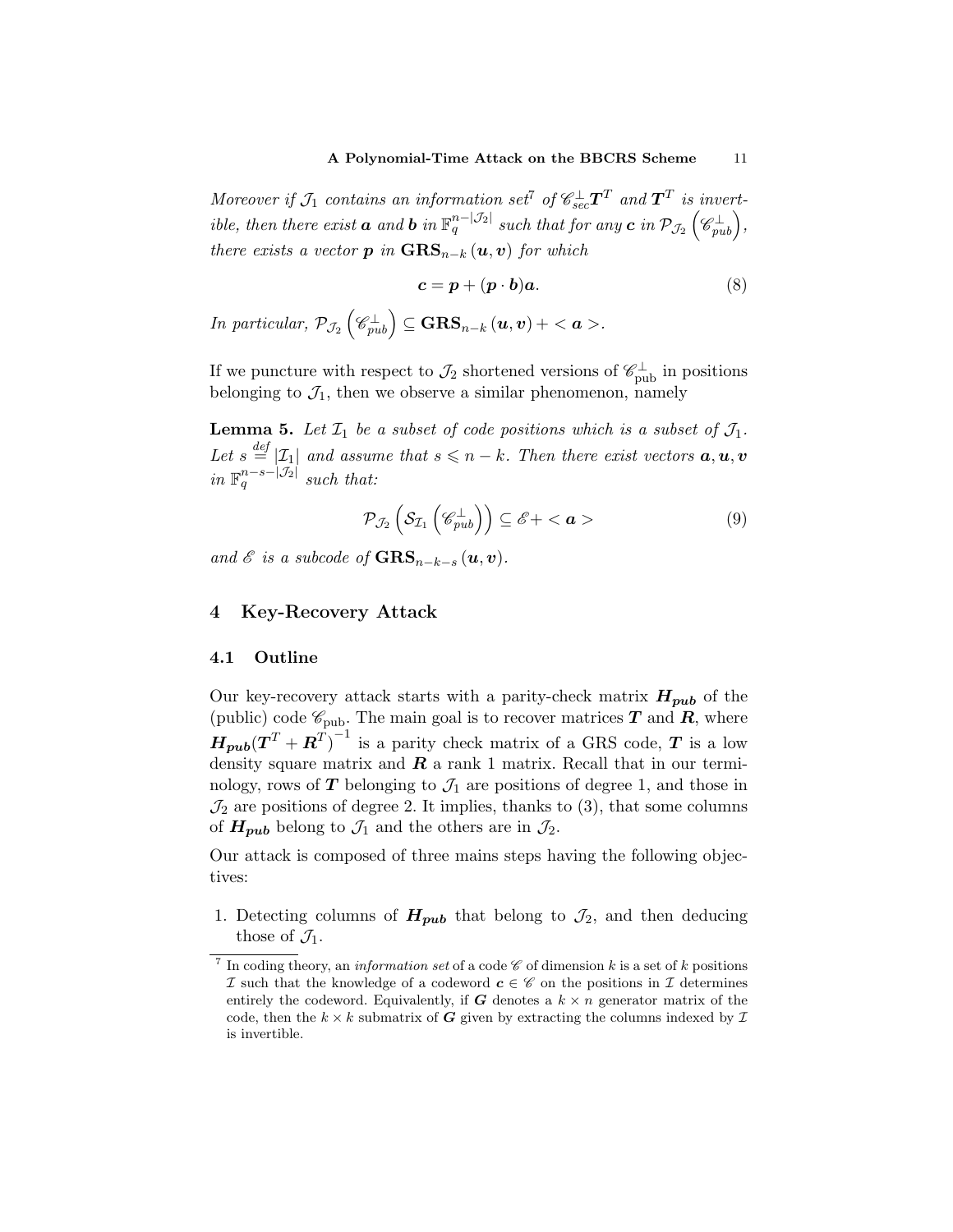- 12 A. Couvreur, A. Otmani, J.–P. Tillich, V. Gauthier–Umaña
- 2. Transforming columns of  $\mathcal{J}_2$  into degree 1 columns by linear combinations with columns of  $\mathcal{J}_1$ .
- 3. At this stage, the public code has been transformed into another code  $\mathscr C$  such that there exists a secret GRS code  $\mathscr C'_{\rm sec}$  and a matrix  $\Pi + \boldsymbol R'$ where  $\Pi$  is a permutation matrix and  $\mathbf{R}'$  is rank-1 matrix such that:

$$
\mathscr{C} = \mathscr{C}'_{\text{sec}}(\Pi + \mathbf{R}'). \tag{10}
$$

The third step consists then in applying the attack developed in [11] which is purposely devised to recover a pair  $(\Pi, \mathbf{R}')$  from  $\mathscr C$  as outlined in Section 2.1.

The purpose of the next sections is to describe more precisely the first two steps of the attack.

#### 4.2 A distinguisher of the public code

The attack uses in a crucial way a distinguisher which discriminates the public code from a random code of the same dimension. It is based on square code considerations. The point is the following: if we shorten the dual  $\mathscr{C}^{\perp}_{\text{pub}}$  of the public code in a large enough set of positions  $\mathcal{I},$ then the square code  $\left(S_\mathcal{I}\left(\mathscr{C}^\perp_\text{pub}\right)\right)^2$  has dimension strictly smaller than that of  $(\mathcal{S}_{\mathcal{I}}(\mathscr{C}^{\perp}_{\text{rand}}))^2$  where  $\mathscr{C}_{\text{rand}}$  is a random code of the same dimension as  $\mathscr{C}_{\text{pub}}$ . The code  $(\mathcal{S}_{\mathcal{I}}(\mathscr{C}^{\perp}_{\text{rand}}))^2$  has dimension which is typically  $\min \left\{ n - |\mathcal{I}|, \binom{k_{\mathcal{I}}+1}{2} \right\}$  where  $k_{\mathcal{I}}$  stands for the dimension of  $\mathcal{S}_{\mathcal{I}}\left(\mathscr{C}_{\text{rand}}^{\perp}\right)$ . In general,  $k_{\mathcal{I}}$  is equal to  $n - k - |\mathcal{I}|$  since  $\dim \mathscr{C}_{\text{rand}}^{\perp} = \dim \mathscr{C}_{\text{pub}}^{\perp} = n - k$ whereas we generally have:

$$
\dim\left(\mathcal{S}_{\mathcal{I}}\left(\mathscr{C}_{\text{pub}}^{\perp}\right)\right)^{2} \leqslant 3(n-k) + |\mathcal{J}_{2}| - 3|\mathcal{I}| - 1. \tag{11}
$$

In other words, when  $3(n-k)+|\mathcal{J}_2|-3|\mathcal{I}|-1 < \min\left\{n-|\mathcal{I}|, \binom{k_{\mathcal{I}}+1}{2}\right\}$  we expect to distinguish  $\mathscr{C}_{\text{pub}}$  from a random code of the same dimension. We write here "generally" because there are some exceptional cases where such an inequality does not hold. However in the case when  $\mathcal{I} \subset \mathcal{J}_1$ , this inequality always holds.

 $\textbf{Proposition 4.} \ \ \textit{Let} \ \mathcal{I} \subseteq \mathcal{J}_1, \ \textit{then} \ \dim \left( \mathcal{S}_{\mathcal{I}} \left( \mathscr{C}_{pub}^\perp \right) \right)^2 \leqslant 3(n-k)-3|\mathcal{I}|-1$  $1 + |\mathcal{J}_2|.$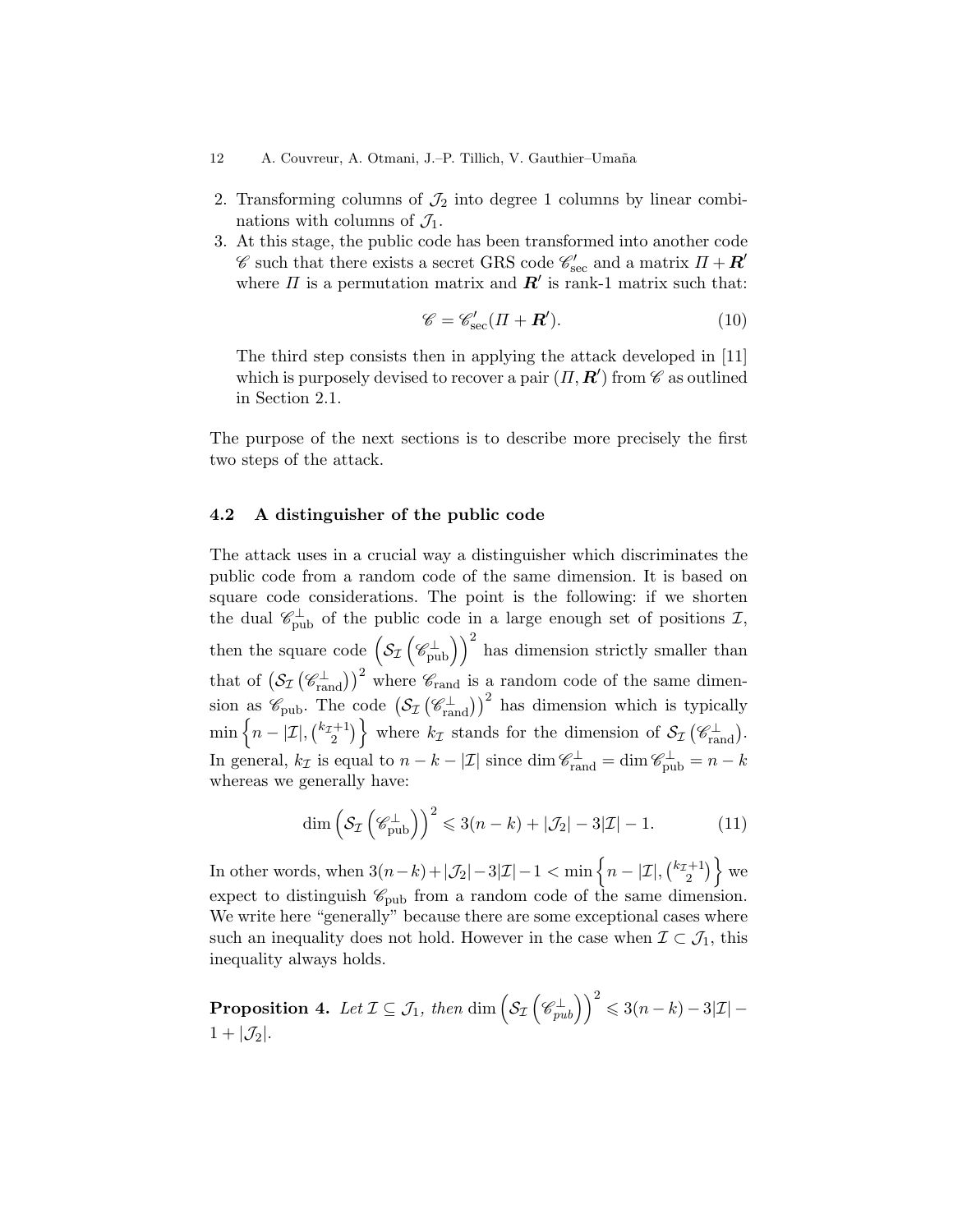*Remark 4.* It turns out that a similar inequality also generally holds when  $I$  contains degree 2 positions. However in this case, the situation is more complicated and it might happen in rare cases that this upper-bound is not met but, roughly speaking, when it happens, the actual result remains close to this upper bound. Experimentally, we observed that (11) was satisfied even when  $\mathcal I$  contained positions of  $\mathcal J_2$ .

Remark 5. The use of shortening is important since in general the (dual) public code itself is non distinguishable because its square equals the whole ambient space. However, for a part of the parameters proposed in [2], the dual public code is distinguishable from a random code without shortening. See §6 for further details.

#### 4.3 Description of the attack

First step – Distinguishing between positions in  $\mathcal{J}_1$  and  $\mathcal{J}_2$ Roughly speaking the attack builds upon an algorithm which allows to distinguish between a position of degree 1 and a position of degree 2. It turns out now that once we are able to distinguish the public code from a random one by shortening it in a set of positions  $\mathcal I$  such that:

$$
\dim\left(\mathcal{S}_{\mathcal{I}}\left(\mathscr{C}_{\text{pub}}^{\perp}\right)\right)^{2} < \min\left\{n - |\mathcal{I}|, \binom{n - k - |\mathcal{I}| + 1}{2}\right\},\qquad(12)
$$

we can puncture  $\mathcal{S}_{\mathcal{I}}\left(\mathscr{C}_{\text{pub}}^{\perp}\right)$  in a position i that does not belong to  $\mathcal{I}$  and this allows to distinguish degree 1 positions from degree 2 positions. The dimension of the square code of this punctured code will differ drastically when  $i$  is a degree 1 position (or a certain type of degree 2 position) or a "usual" degree 2 position. When  $i$  is a degree 1 position it turns out that

$$
\dim\left(\mathcal{S}_{\mathcal{I}}\left(\mathscr{C}_{\text{pub}}^{\perp}\right)\right)^{2} = \dim\left(\mathcal{P}_{i}\left(\mathcal{S}_{\mathcal{I}}\left(\mathscr{C}_{\text{pub}}^{\perp}\right)\right)\right)^{2},\tag{13}
$$

whereas for "usual" degree 2 positions we observe that

$$
\dim\left(\mathcal{S}_{\mathcal{I}}\left(\mathscr{C}_{\text{pub}}^{\perp}\right)\right)^{2} = \dim\left(\mathcal{P}_{i}\left(\mathcal{S}_{\mathcal{I}}\left(\mathscr{C}_{\text{pub}}^{\perp}\right)\right)\right)^{2} + 1. \tag{14}
$$

Sometimes (in the "non usual" cases), we can have positions of degree 2 for which

$$
\dim\left(S_{\mathcal{I}}\left(\mathscr{C}_{\mathrm{pub}}^{\perp}\right)\right)^{2} = \dim\left(\mathcal{P}_{i}\left(\mathcal{S}_{\mathcal{I}}\left(\mathscr{C}_{\mathrm{pub}}^{\perp}\right)\right)\right)^{2}
$$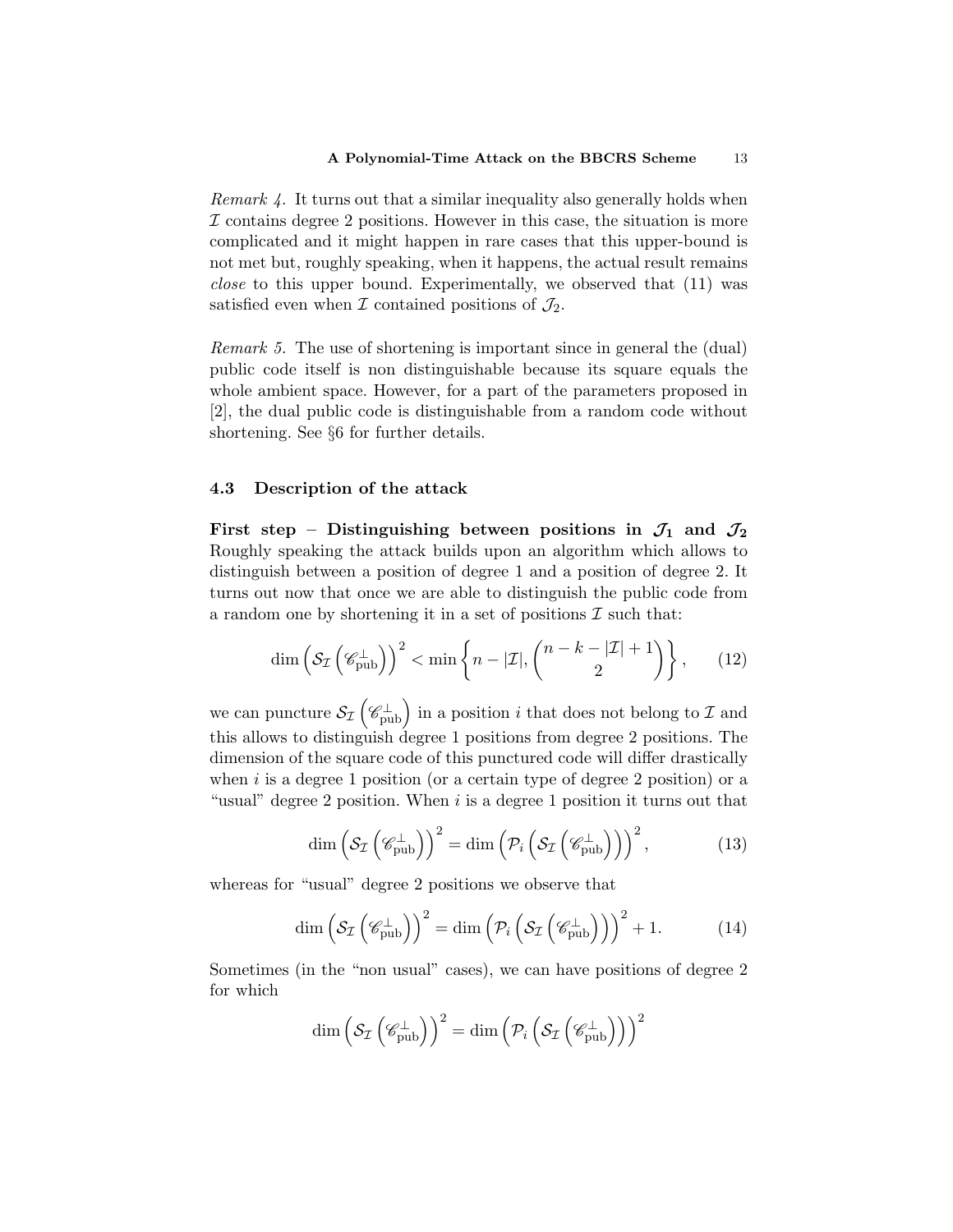as for degree 1 positions. This happens for instance if shortening in  $\mathcal I$ "induces" a degree 1 position in  $i$ . This arises mostly when the position  $i$ of degree 2 is such that  $j(i) = \{j_1, j_2\}$  where either  $j_1 = j(i')$  or  $j_2 = j(i')$ for a position  $i'$  of degree 1 that belongs to  $\mathcal{I}$ . This phenomenon really depends on the choice of  $\mathcal I$ . However, by choosing several random subsets  $\mathcal I$  we quickly find a shortening set  $\mathcal I$  for which the degree 2 position we want to test behaves as predicted in (14).

### Procedure to compute  $\mathcal{J}_2$

- Choose a set of random subsets  $\mathcal{I}_1, \ldots, \mathcal{I}_s$  (in our experimentations we always chose  $s \approx 20$ ) whose cardinals satisfy (12).
- For  $i = 1, ..., s$  compute  $S_{\mathcal{I}_i} \left( \mathscr{C}_{\text{pub}}^{\perp} \right)^2$  and call  $\mathcal{J}_2(i)$  this set of positions satisfying

$$
\dim \mathcal{S}_{\mathcal{I}_i}\left(\mathscr{C}_{\mathrm{pub}}^{\perp}\right)^2 \neq \dim \mathcal{P}_j\left(\mathcal{S}_{\mathcal{I}_i}\left(\mathscr{C}_{\mathrm{pub}}^{\perp}\right)^2\right).
$$

 $-$  Set  $\mathcal{J}_2 = \mathcal{J}_2(1) \cup \cdots \cup \mathcal{J}_2(s)$ .

# Second step – Transforming degree 2 positions into degree 1 ones

**Proposition 5.** Let  $i_1 \in \mathcal{J}_1$  and  $i_2 \in \mathcal{J}_2$  be a position associated to i<sub>1</sub>. Let  $\mathbf{D}(\alpha, i_1, i_2)$  be an  $n \times n$  matrix which is the identity matrix with an additional entry in column i<sub>2</sub> and row i<sub>1</sub> that is equal to  $\alpha$ . Define  $\mathscr{C} \stackrel{def}{=} \mathscr{C}^{\perp}_{pub} \mathbf{D}_{\alpha,i_1,i_2}$ . If  $\alpha = -\frac{T_{i_2j_1}}{T_{i_1j_1}}$  $\frac{T_{i_{2}j_{1}}}{T_{i_{1}j_{1}}}$ , then there exists  $\boldsymbol{R}^{\prime}$  of rank at most one such that

$$
\mathscr{C} = \mathscr{C}_{sec}^{\perp}(\boldsymbol{T}'^T + \boldsymbol{R}'^T) \tag{15}
$$

where  $T'$  differs from  $T$  only in row  $i_2$  and column  $j_1$ , the corresponding entry being now equal to 0.

This proposition is exploited as follows, we first compute for a degree 1 position  $i_1$  the set of degree 2 positions  $i_2$  such that  $j(i_1) \in j(i_2)$ . These positions  $i_2$  can be detected by checking if  $i_2$  has now become a degree 1 position for  $\mathcal{S}_{\{i_1\}}\left(\mathscr{C}_{\text{pub}}^{\perp}\right)$  (this is the case if and only if  $j(i_1) \in j(i_2)$ ). Once such a pair  $(i_1, i_2)$  has been found we try all possible values for  $\alpha \in \mathbb{F}_q^{\times}$  until we obtain a code  $\mathscr{C}$  for which the corresponding  $T'$  contains a row of index  $i_2$  which is now of Hamming weight 1. That is to say:  $i_2$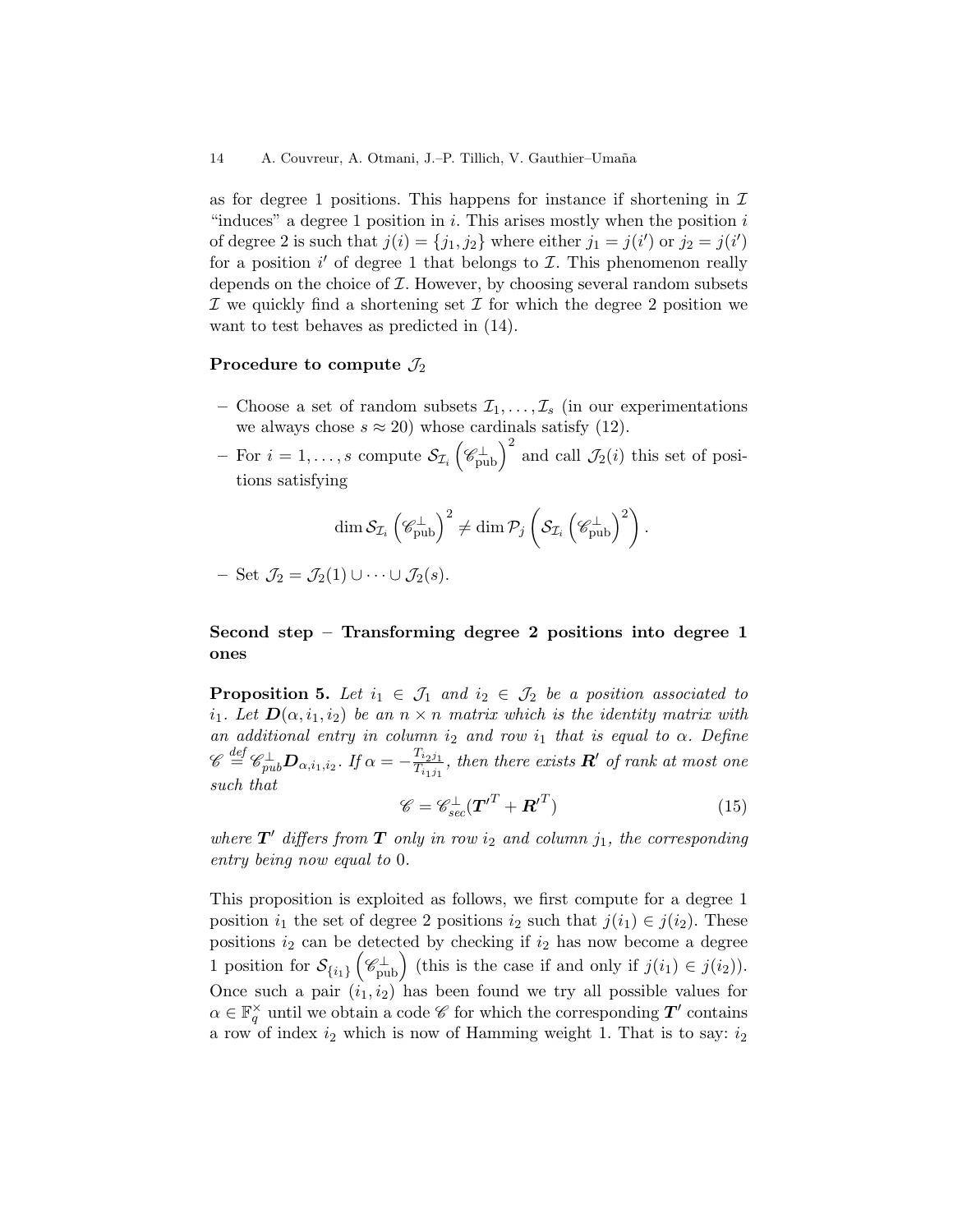became a position of degree 1 for  $\mathscr C$ . This can be easily checked by using the previous technique to distinguish between a position of degree 1 or 2.

In other words, when we are successful, we obtain a new code  $\mathscr C$  for which there is one more row of weight 1. We iterate this process by replacing  $\mathscr{C}^\perp_{\text{pub}}$  by  $\mathscr{C}$  and  $\mathcal{J}_1$  by  $\mathcal{J}_1 \cup \{i_2\}$  until we do not find such pairs  $(i_1, i_2)$ . For the values of m chosen in [2] and with rows of  $T$  which were all of weight 1 or 2 we ended up with  $T'$  which was a permutation matrix and a code  $\mathscr C$  which was linked to the secret code by

$$
\mathscr{C}=\mathscr{C}_{\rm sec}^{\perp}( \varPi + \boldsymbol{R'})
$$

where  $\Pi$  is a permutation matrix and  $\mathbb{R}^{\prime}$  a matrix of rank at most 1. To finish the attack, we just apply the attack described in [11, Sec.4 ] to recover  $\mathscr{C}_{\text{sec}}$ .

#### Case of remaining degree-2 positions

It could happen that the previoulsy decribed method is unsufficient to transform every degree 2 position into a degree 1. It could for instance happen if there is a position  $i$  of degree 2 such that for all position  $i'$  of degree 1,  $j(i') \notin j(i)$ . In such a situation, no position of degree 1 can be used to eliminate this position of degree 2.

This problem can be addressed as soon as the set of positions of degree 1 contains an information set of the code. We describe the strategy to conclude the attack in such a situation.

Let  $\mathscr C$  be the code obtained after performing the two steps of the attack and assume that there remains as nonempty set  $\mathcal{J}_2$  of positions of degree 2, which are known (since they have been identified during the first step of the attack). Here is the strategy

1. Puncture  $\mathscr C$  at  $\mathcal J_2$ . The punctured code is of the form

$$
\mathscr{C}'(\boldsymbol{I} + \boldsymbol{R}') \tag{16}
$$

where  $\mathscr{C}'$  is a GRS code, **I** is the identity matrix and  $R'$  a rank 1 matrix.

2. Perform the attack of [11] on  $\mathcal{P}_{\mathcal{J}_2}(\mathscr{C})$ . We get the knowledge of a support  $x'$  a multiplier  $y'$  and a rank 1 matrix  $R'$  such that

$$
\mathscr{C}'=\mathbf{GRS}_{k}\left(x',y'\right)(\boldsymbol{I}+\boldsymbol{R}').
$$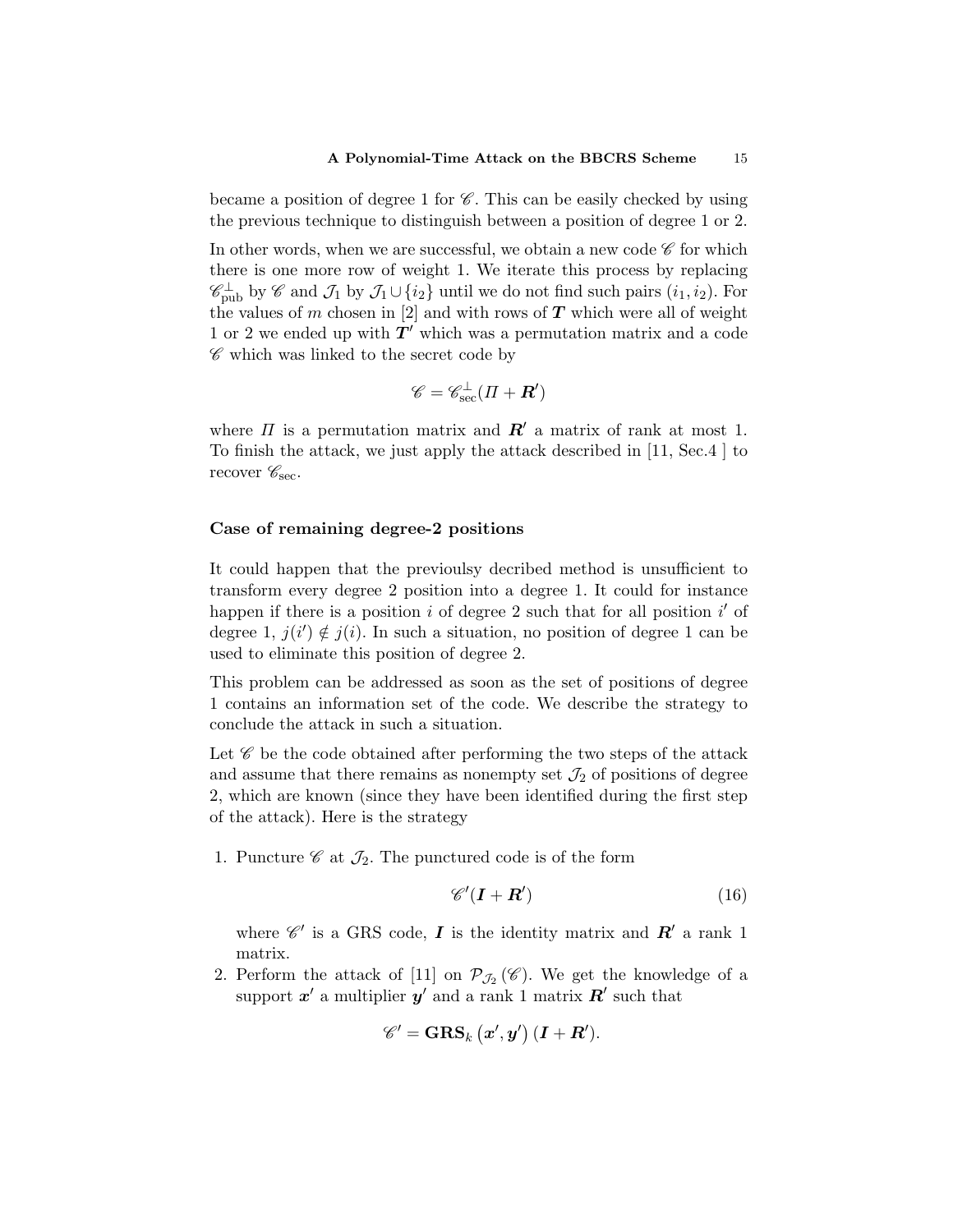#### 16 A. Couvreur, A. Otmani, J.–P. Tillich, V. Gauthier–Umaña

Moreover, we are able to identify the polynomials  $P_1, \ldots, P_k$  yielding the rows of the public matrix  $G_{pub}$ .

3. For all  $x \in \mathbb{F}_q$  which is not in the support  $x'$  of  $\mathscr{C}'$ , compute the column

$$
\begin{pmatrix} P_1(x) \\ P_2(x) \\ \vdots \\ P_k(x) \end{pmatrix}
$$

and join it to the matrix  $G_{pub}$ . By this manner we get new positions of degree 1 which can be used to eliminate the remaining positions of degree 2.

Remark 6. In our experiments, this situation never happened: we have always eliminated all the degree 2 positions using Proposition 5.

# 5 Limits and Complexity of the Attack

# 5.1 Choosing appropriately the cardinality of  $\mathcal I$

By definition of the density m, the sets  $\mathcal{J}_1$  and  $\mathcal{J}_2$  have respective cardinalities  $(2-m)n$  and  $(m-1)n$ . In what follows, we denote by R the rate of the public code namely  $R = k/n$ . Let us recall that the attack shortens the dual of a public code which is of dimension  $n - k$ . The cardinality of  $\mathcal I$  is denoted by a. We list the constraints we need to satisfy for the success of the attack.

- 1. The shortened code should be reduced to the zero space, which implies that  $a < n - k$ .
- 2. The code punctured at  $\mathcal{J}_2$  must contain an information set, that is to say:

$$
n - k \leqslant |\mathcal{J}_1|.\tag{17}
$$

It is clear that (17) is equivalent to  $m \leq 1 + R$ .

3. The computed square code in Proposition 4 should also be different from the full space which implies:

$$
3(n-k-a) + |\mathcal{J}_2| - 1 < n-a \tag{18}
$$

One can easily check that (18) is equivalent to:

$$
a \geqslant \frac{1}{2} \Big( (1+m)n - 3k \Big). \tag{19}
$$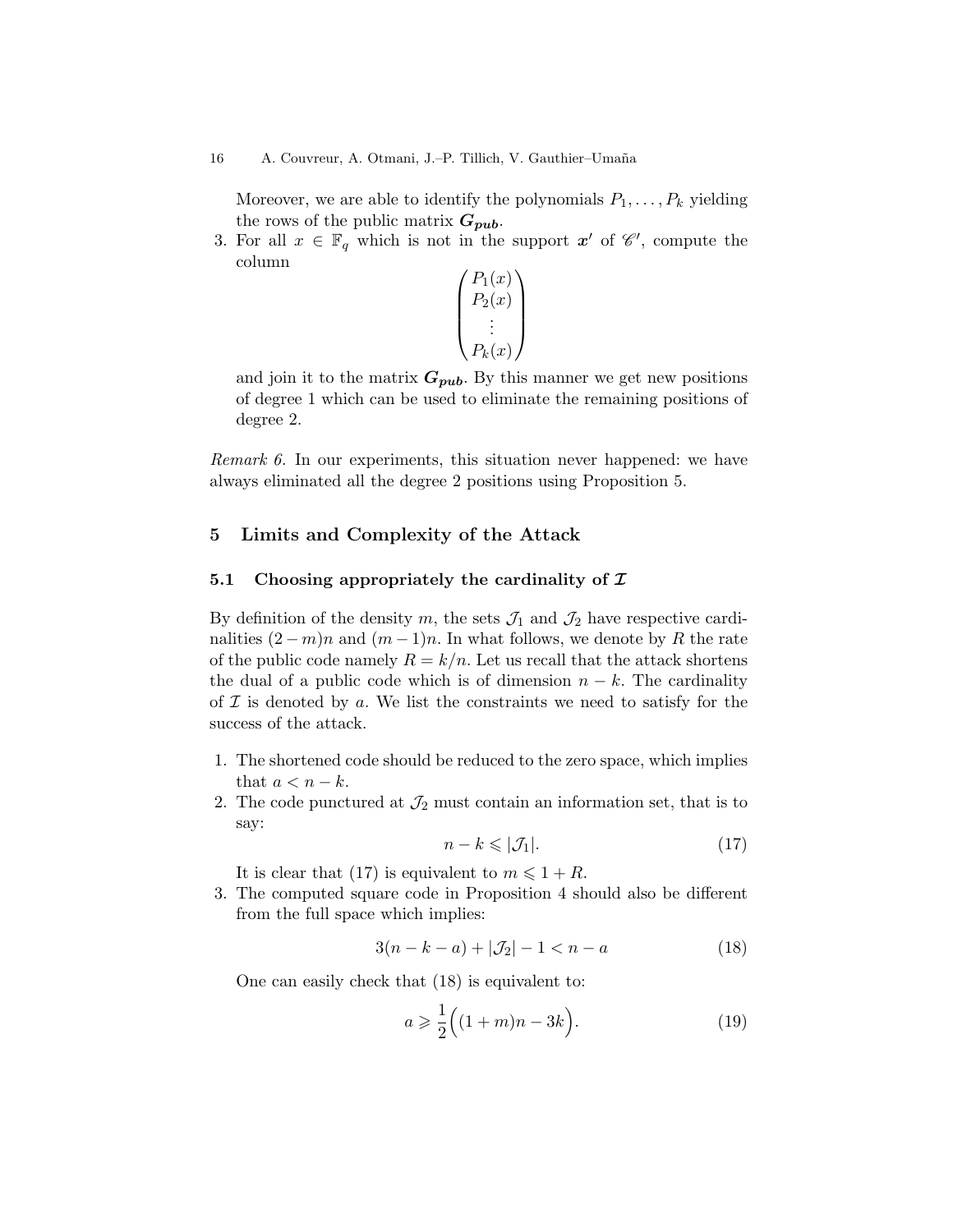4. Finally, to have good chances that the dimension of the square code reaches the upper bound given by Proposition 4, we also need:

$$
3(n-k-a) + |\mathcal{J}_2| - 1 < \binom{n-k-a+1}{2} \tag{20}
$$

which is equivalent to the inequality:

$$
a^{2} + (5 - 2(n - k))a + (n - k)^{2} - 5(n - k) + 2(1 - m)n \ge 0
$$
 (21)

Considering (21) as an inequality involving a degree-2 polynomial in a, we can check that its discriminant is equal to  $\Delta \stackrel{\text{def}}{=} 8(m-1)n + 25$ , so that its roots are  $a_0$  and  $a_1$  where:

$$
a_0 \stackrel{\text{def}}{=} n - k - \frac{5}{2} - \frac{1}{2}\sqrt{\Delta} \text{ and } a_1 \stackrel{\text{def}}{=} n - k - \frac{5}{2} + \frac{1}{2}\sqrt{\Delta}. \tag{22}
$$

Let us recall that in order to have (21) satisfied, we should have  $a \leq a_0$ or  $a \ge a_1$ . Because of the constraint  $a < n - k$  and since  $a_1 > n - k$ , the only case to study is  $a \leq a_0$ . Combining (19) with  $a \leq a_0$ , we obtain:

$$
\frac{1}{2}((1+m)n - 3k) \leq a_0.
$$

which is equivalent to the following inequality involving this time a degree-2 polynomial in  $m$ :

$$
n^2m^2 + 2n(1 - n - k)m + 2kn + k^2 - 10k + n^2 - 2n \ge 0.
$$
 (23)

The discriminant of this polynomial is  $n^2(8k+1)$  and the roots are:

$$
m_0 \stackrel{\text{def}}{=} 1 + R - \frac{1}{n} - \sqrt{\frac{8}{n}R + \frac{1}{n^2}}
$$
 and  $m_1 \stackrel{\text{def}}{=} 1 + R - \frac{1}{n} + \sqrt{\frac{8}{n}R + \frac{1}{n^2}}$ .

Because of the fact that  $m \leq 1 + R$  from (17), and since  $m_1 > 1 + R$ , we conclude that the attack can be applied as long as  $m \leq m_0$ , that is to say:

$$
m \leq 1 + R - \frac{1}{n} - \sqrt{\frac{8}{n}R + \frac{1}{n^2}}.
$$
\n(24)

5. Finally, the last step of the attack consists in performing the attack of [11].

*Remark 7.* This upper-bound is roughly  $1+R$ . In [2], the authors suggest to choose  $m \approx 2 - R$  for rates  $R > \frac{1}{2}$ , which is well within the reach of the present attack.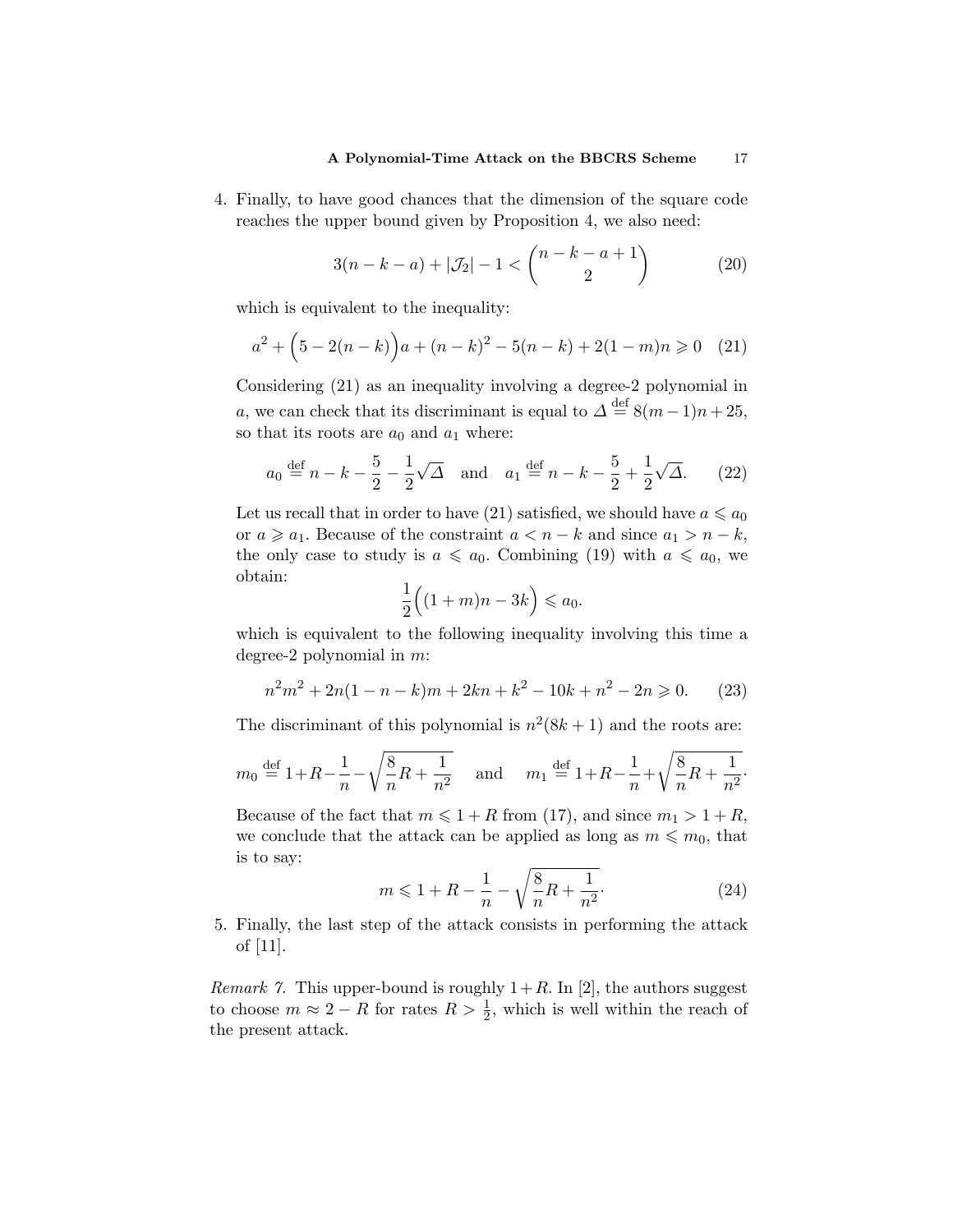### 5.2 Estimating the complexity

As explained in Proposition 2, the square of a code of dimension k and length n can be computed in  $O(n^2k^2)$ . Let us study the costs of the steps of the attack.

- Step 1. Finding the positions of degree 2. For a constant number of subsets  $\mathcal I$  of length  $a \leq a_0$  where  $a_0$  is defined in (22), we shorten  $\mathscr{C}^{\perp}_{\text{pub}}$  and compute its square. If a is close to  $a_0$  then, the shortened code has dimension  $n - k - a = O(\sqrt{n})$ . Hence, the computation of its square costs  $O(n^3)$ . Thus this first step costs  $O(n^3)$  operations in  $\mathbb{F}_q$ .
- Step 2. Transforming degree-2 positions into degree 1 positions. This is the most expensive part of the attack. For a given position  $i_1 \in \mathcal{J}_1$ , the computation of positions  $i_2$  of degree 2 such that<sup>8</sup>  $j(i_1) \in j(i_2)$  consists essentially in shortening the dual public code at  $i_1$  and applying to the shortened code the first step. This costs  $O(n^3)$ . Then, the application of Proposition 5 to transform  $i_2$  requires to proceed to at most  $q$  linear combinations and, for each one, to check whether the position became of degree 1. Each check has mostly the same cost as the first step, that is  $O(n^3)$ . Thus, the overall cost to reduce one position of degree 2 is  $O(n^4)$  and hence the cost of this second step is  $O(n^5)$ .
- Step 3. According to [11], it is in  $O(n^6)$ .

# 6 Experimental Results

Table 1 gathers experimental results obtained when the attack is programmed in Magma V2.20-3 [9]. The attacked parameters are taken from [2, Tables 3 & 4] The timings given are obtained with Intel<sup>®</sup> Xeon 2.27GHz and 72 Gb of RAM. Our programs are far from being optimized and probably improved programs could provide better timings and memory usage.

The running times for codes of length 346 are below 5 hours and those for codes of length 546 can be a bit longer than one day. The total memory usage remains below 100Mb for codes of length 346 and 500Mb for codes of length 546.

<sup>&</sup>lt;sup>8</sup> Equivalently, there exists an integer j such that  $T_{i_1,j} \neq 0$  and  $T_{i_2,j} \neq 0$ .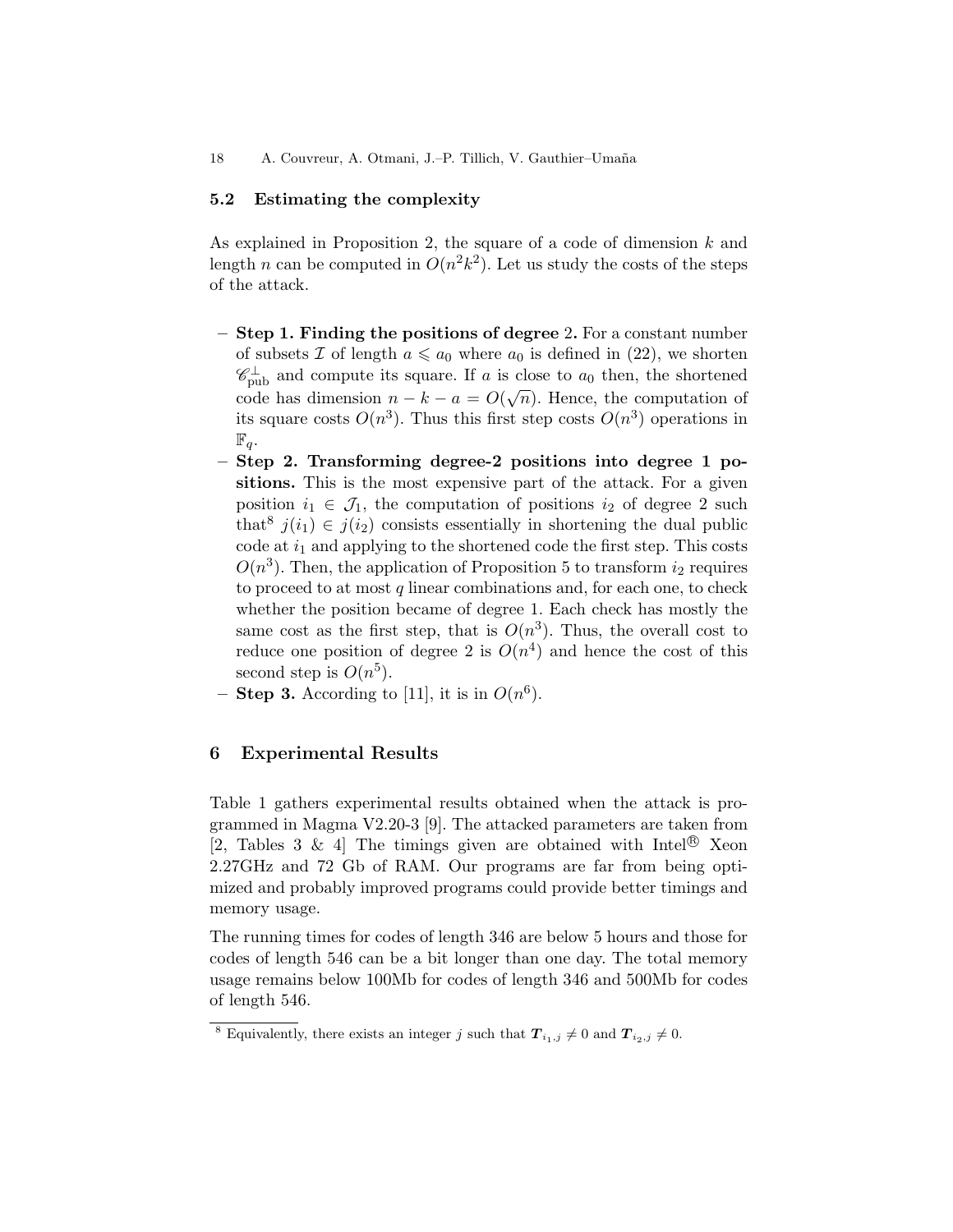| (q, n, k, z)       | $m\,$ | Step 1 | Step 2                               |
|--------------------|-------|--------|--------------------------------------|
| (347, 346, 180, 1) | 1.471 | 15s    | $18513s \approx 5$ hours)            |
| (347, 346, 188, 1) | 1.448 | 8s     | $10811s \approx 3$ hours)            |
| (347, 346, 204, 1) | 1.402 | 10s    | $8150s$ ( $\approx$ 2.25 hours)      |
| (347, 346, 228, 1) | 1.332 | 15s    | 9015s ( $\approx$ 2.5 hours)         |
| (347, 346, 252, 1) | 1.263 | 36s    | 10049s ( $\approx$ 2.75 hours)       |
| (347, 346, 268, 1) | 1.217 | 3s     | 14887s ( $\approx$ 4 hours)          |
| (347, 346, 284, 1) | 1.171 | 3s     | 7165s ( $\approx$ 2 hours)           |
| (547, 546, 324, 1) | 1.401 | 60s    | $58778s \approx 16 \text{ hours}$    |
| (547, 546, 340, 1) | 1.372 | 83s    | 72863s ( $\approx$ 20 hours)         |
| (547, 546, 364, 1) | 1.328 | 100s   | 72343s ( $\approx$ 20 hours)         |
| (547, 546, 388, 1) | 1.284 | 170s   | $85699s \approx 24 \text{ hours}$    |
| (547, 546, 412, 1) | 1.240 | 15s    | $157999s \approx 43$ hours)          |
| (547, 546, 428, 1) | 1.211 | 15s    | $109970s \approx 30.5 \text{ hours}$ |

Table 1. Running times

Remark 8. Since the algorithms include many random choices, the identification of pairs  $(i_1, i_2)$ , where  $i_1 \in \mathcal{J}_1$  and  $i_2 \in \mathcal{J}_2$  such that  $j(i_1) \in j(i_2)$ might happen quickly or be rather long. This explains the important gaps between different running times.

Remark 9. Actually some parameters proposed in [2] were directly distinguishable without even shortening. This holds for  $(q, n, k) = (347, 346, 268)$ ,  $(q, n, k) = (347, 346, 284)$  and  $(q, n, k) = (547, 546, 428)$  with m respectively equal to 1.217, 1.171 and 1.211. This explains why the first step is quicker for these examples.

*Remark 10.* The examples  $[346, 180]_{347}$  and  $[346, 188]_{347}$  do not satisfy (24). However, they are distinguishable by shortening and squaring and the attack works on them. Because of some cancellation phenomenon for positions of degree 2 which we do not control, it may happen that the upper bound in Proposition 4 is not sharp and that some shortenings of  $\mathscr{C}^{\perp}_{\text{pub}}$ turn out to be distinguishable while our formulas could not anticipate it.

The above remark is of interest since it points out that our attack might work for values of m above  $1 + R$ .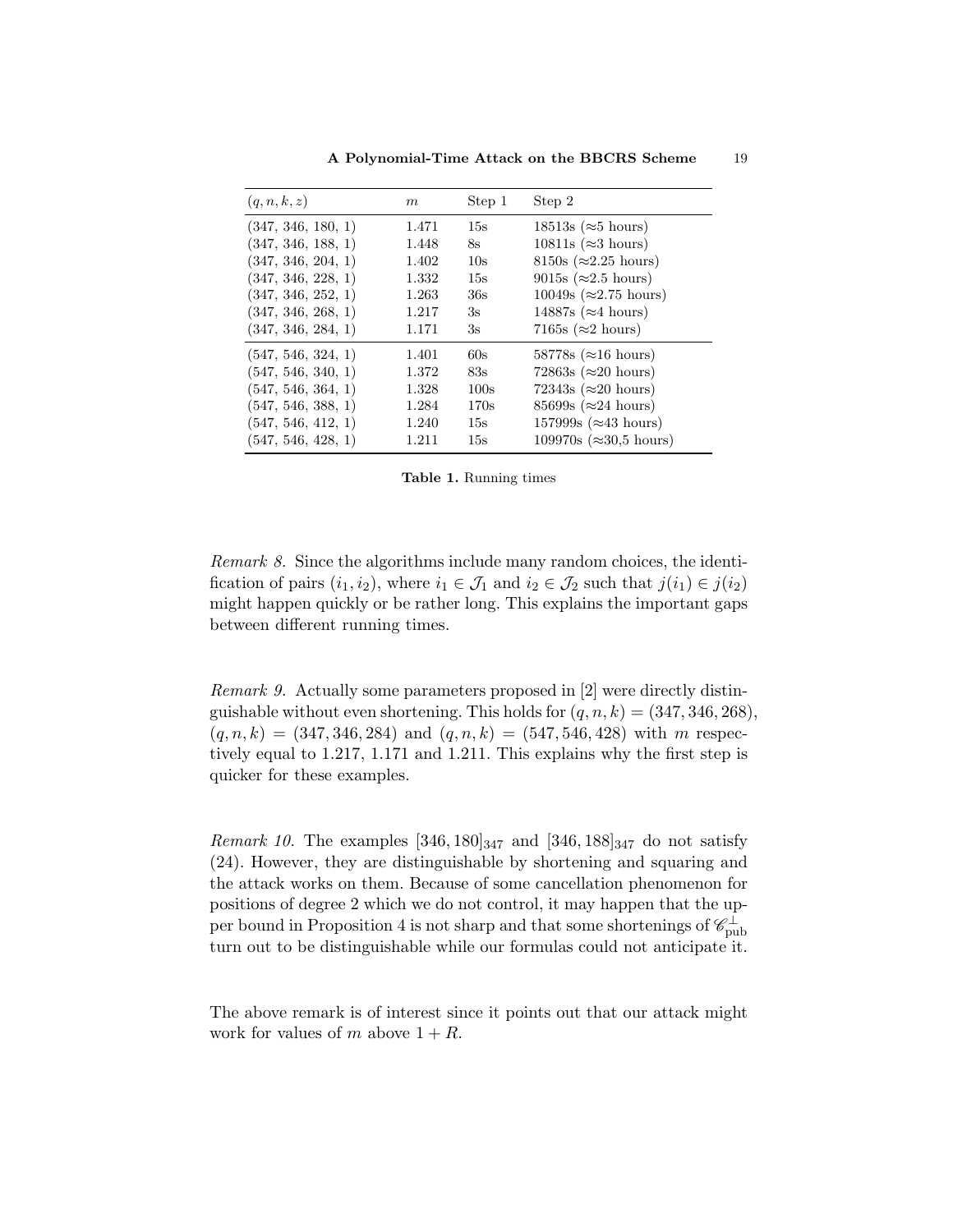# 7 Concluding Remarks

The papers  $[4, 3, 1, 2]$  can be seen as an attempt of replacing the permutation matrix in the McEliece scheme by a more complicated transformation. Instead of having as in the McEliece scheme a relation between the secret code  $\mathscr{C}_{\text{sec}}$  and the public code  $\mathscr{C}_{\text{pub}}$  of the form  $\mathscr{C}_{\text{sec}} = \mathscr{C}_{\text{pub}}\Pi$ where  $\Pi$  is a permutation matrix, it was chosen in [4, 3] that

$$
\mathscr{C}_{\mathrm{sec}}=\mathscr{C}_{\mathrm{pub}}\bm{T}
$$

where  $T$  is a sparse matrix of density  $m$  or as

$$
\mathscr{C}_{\mathrm{sec}}=\mathscr{C}_{\mathrm{pub}}(\bm{T}+\bm{R})
$$

where  $T$  is as before and  $R$  is of very small rank z (the case of rank 1) being probably the only practical way of choosing this rank as will be discussed below) as in  $[1, 2]$ . It was advocated that this allows to use for the secret code  $\mathscr{C}_{\text{sec}}$ , codes which are well known to be weak in the usual McEliece cryptosystem such as LDPC codes [4, 3] or GRS codes [1, 2]. Interestingly enough, it turns out that for LDPC codes this basically amounts choosing a McEliece system where the density of the parity-check matrix is increased by a large amount and the error-correction capacity is decreased by the same multiplicative constant. The latter approach has been studied in [21], it leads to schemes with slightly larger decoding complexity but that have at least partial security proofs.

In the case of GRS codes, the first attempt [1] of choosing for  $T$  a permutation matrix was broken in [11, Sec.4]. It was suggested later on [2] that this attack can be avoided by choosing  $T$  of larger density. In order to reduce the public key size when compared to the McEliece scheme based on Goppa codes, rather moderate values of m between 1 and 2 ( $m = 1.4$ ) for instance) were chosen in [2]. We show here that the parameters proposed in [2] can be broken by a new attack computing first the dimension of the square code of shortened versions of the dual of the public code and using this to reduce the problem to the original problem  $[1]$  when  $T$ is a permutation matrix. This attack can be avoided by choosing larger values for  $m$  and/or  $z$ , but this comes at a certain cost as we now show.

**Increasing z.** Increasing  $z = 1$  to larger values of z avoids the attack given here, though some of the ideas of [11] might be used in this new context to get rid of the  $R$  part in the scheme and might lead to an attack of reasonable complexity when  $z = 2$  by trying first to guess several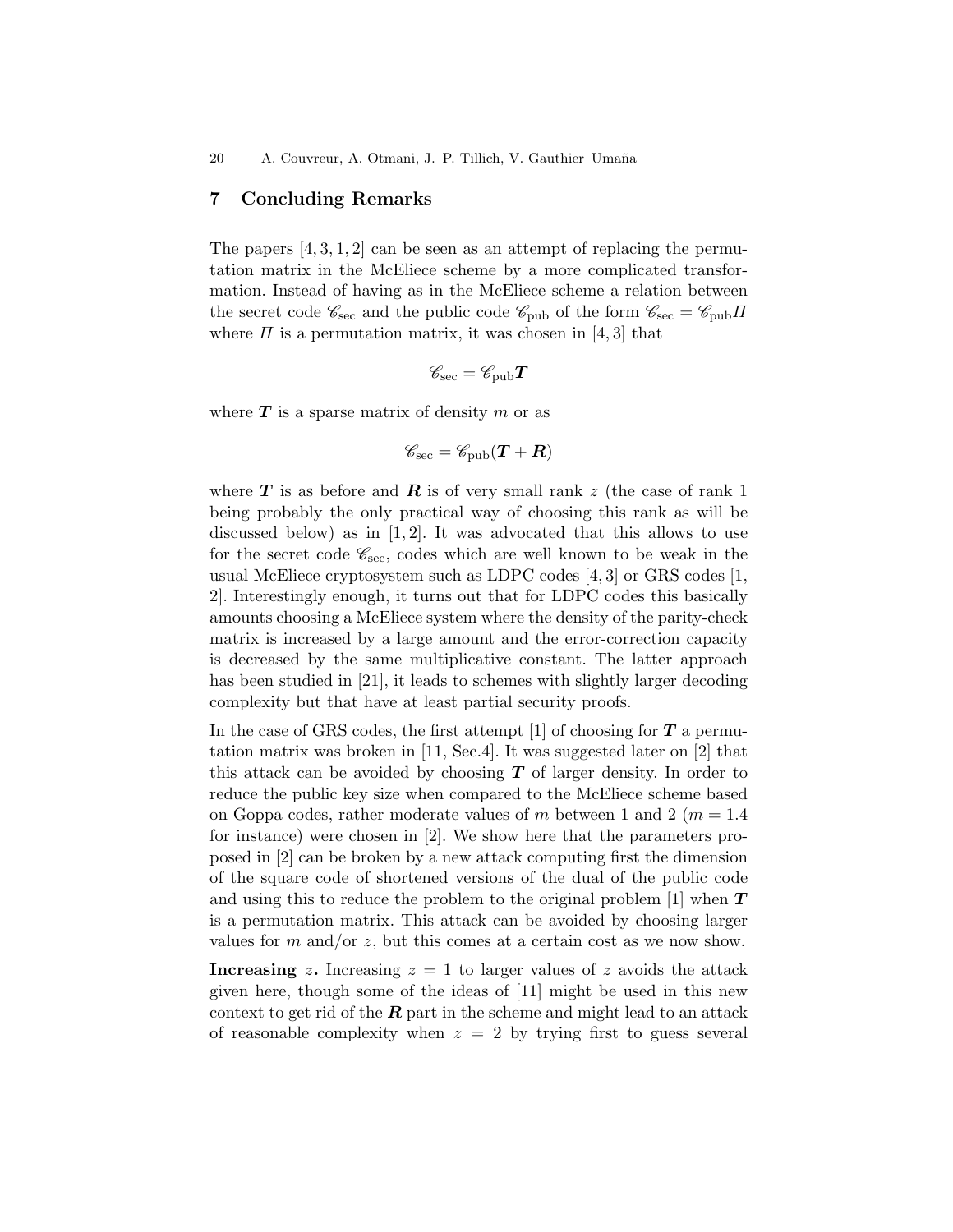codewords which lie in the code  $\mathscr{C} \stackrel{\text{def}}{=} \mathscr{C}_{\text{sec}}^{\perp} T^T \cap \mathscr{C}_{\text{pub}}^{\perp}$  (this code is of codimension at least z in  $\mathscr{C}^{\perp}_{\text{pub}}$ ). Once  $\mathscr{C}$  is found, we basically have to recover  $T$  and the approach used in this paper can be applied to it. To avoid such an attack, rather large values of  $z$  have to be chosen, but the decryption cost becomes prohibitive by doing so. Indeed, decryption time is of order  $q^zC$  where C is the decoding complexity of the underlying GRS code. Choosing  $z = 2$  is of questionable practical interest and  $z > 2$ becomes probably unreasonable.

**Increasing** m. Choosing values for m close enough to 2 will avoid the attack presented here. However this also reduces strongly the gain in key size when compared to the McEliece scheme based on Goppa or alternant codes. Indeed, assume for simplicity  $m = 2$ . We can use in such a case for the secret code a GRS code over  $\mathbb{F}_q$  of dimension  $k = n - 2t$  and add errors of weight  $\leqslant \frac{t}{2}$  $\frac{t}{2}$  in the BBCRS scheme. The public key size of such a scheme is however not better than choosing in the McEliece scheme a Goppa code of the same dimension  $n-2t$  but which is the subfield subcode of a GRS code over  $\mathbb{F}_{q^2}$  of dimension  $n-t$ , and which can also correct t  $\frac{t}{2}$  errors. This Goppa code has the very same parameters and provides the same security level. For this reason, one loses the advantages of using GRS codes when choosing  $m$  close to 2. Thus, to have interesting key sizes and to resist to our attack  $m$  should be smaller than 2 and larger than  $1 + R$ . One should however be careful, since, as explained in §6, it is still unclear whether the attack fails for m closely above  $1 + R$ .

On the other hand, it might be interesting for theoretical reasons to understand better the security of the BBCRS scheme for larger values of m. There might be a closer connection than what it looks between the BBCRS scheme with density  $m$  and the usual McEliece scheme with (possibly non-binary) Goppa codes of extension degree  $m$ . The connection is that the case  $m = 2$  is in both cases the limiting case where the distinguishing approach of  $[11, 14]$  might work (in  $[14]$ , the attack only works because wild Goppa codes are studied and this brings an additional power to the distinguishing attack). It should also be added that it might be interesting to study the choice of  $\mathscr{C}_{\text{sec}}$  being an LDPC code and  $\mathscr{C}_{\text{sec}} = \mathscr{C}_{\text{pub}}(T + R)$  since here adding R of small rank can also change rather drastically the property of  $\mathcal{C}_{\text{pub}}$  being an LDPC code (which is at the heart of the key attacks on McEliece schemes based on LDPC codes).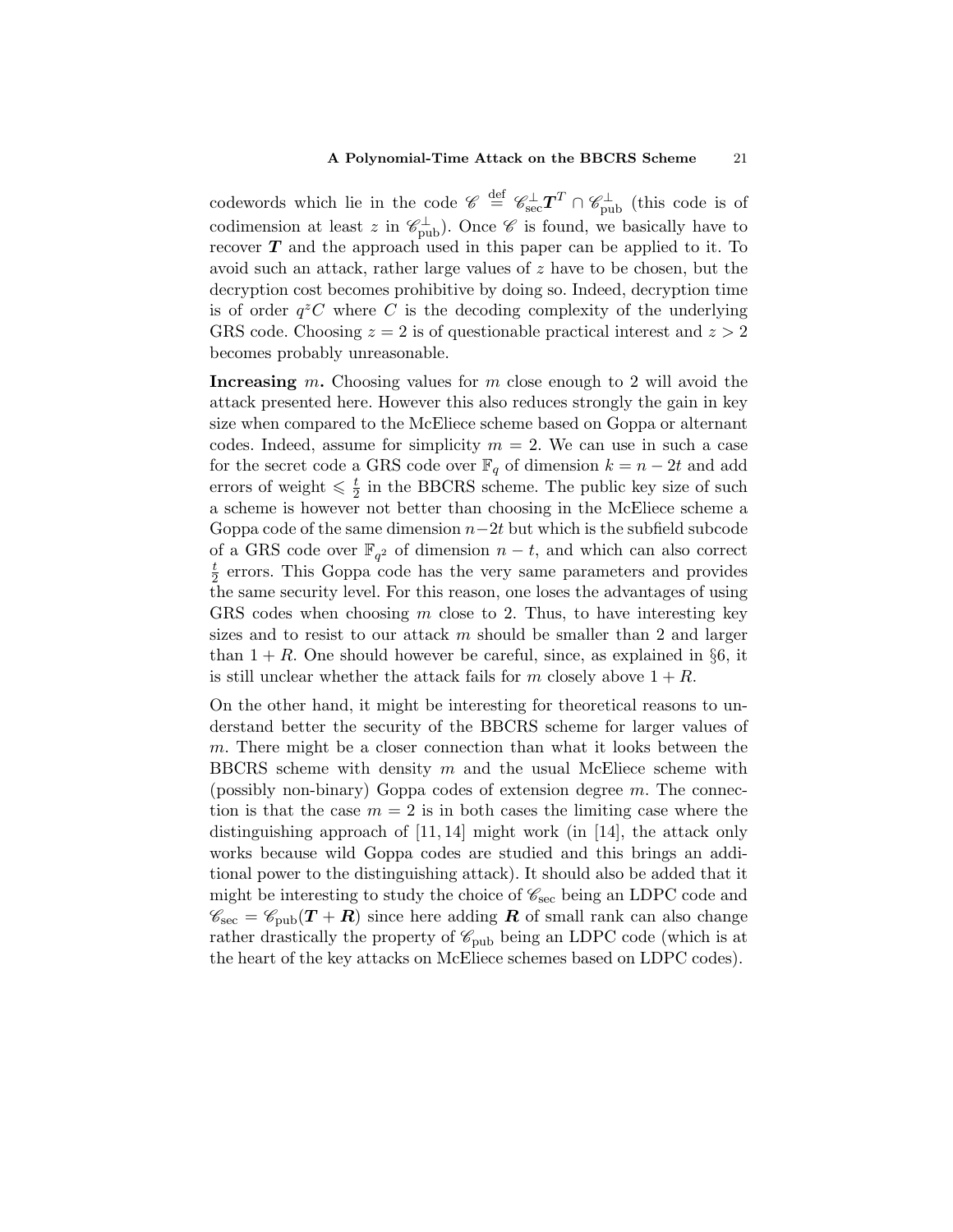# References

- 1. Baldi, M., Bianchi, M., Chiaraluce, F., Rosenthal, J., Schipani, D.: Enhanced public key security for the McEliece cryptosystem. preprint (2011), arXiv:1108.2462v2
- 2. Baldi, M., Bianchi, M., Chiaraluce, F., Rosenthal, J., Schipani, D.: Enhanced public key security for the McEliece cryptosystem. J. of Cryptology (2014), published online: August 15, 2014, see http://link.springer.com/article/10.1007/s00145-014- 9187-8 and also ArXiv:1108.2462v4
- 3. Baldi, M., Bodrato, M., Chiaraluce, G.: A new analysis of the McEliece cryptosystem based on QC-LDPC codes. In: Security and Cryptography for Networks (SCN). pp. 246–262 (2008)
- 4. Baldi, M., Chiaraluce, G.F.: Cryptanalysis of a new instance of McEliece cryptosystem based on QC-LDPC codes. In: IEEE International Symposium on Information Theory. pp. 2591–2595. Nice, France (Mar 2007)
- 5. Barbulescu, R., Gaudry, P., Joux, A., Thomé, E.: A heuristic quasi-polynomial algorithm for discrete logarithm in finite fields of small characteristic. In: Nguyen, P.Q., Oswald, E. (eds.) Advances in Cryptology - EUROCRYPT 2014. Lecture Notes in Comput. Sci., vol. 8441, pp. 1–16. Springer Berlin Heidelberg (2014)
- 6. Berger, T.P., Loidreau, P.: How to mask the structure of codes for a cryptographic use. Des. Codes Cryptogr. 35(1), 63–79 (2005)
- 7. Bernstein, D.J., Lange, T., Peters, C.: Wild McEliece. In: Selected Areas in Cryptography. pp. 143–158 (2010)
- 8. Biswas, B., Sendrier, N.: McEliece cryptosystem implementation: theory and practice. In: Buchmann, J., Ding, J. (eds.) Post-Quantum Cryptography, Second International Workshop, PQCrypto 2008, Cincinnati, OH, USA, October 17-19, 2008, Proceedings. Lecture Notes in Comput. Sci., vol. 5299, pp. 47–62. Springer (2008)
- 9. Bosma, W., Cannon, J.J., Playoust, C.: The Magma algebra system I: The user language. J. Symbolic Comput. 24(3/4), 235–265 (1997)
- 10. Cascudo, I., Cramer, R., Mirandola, D., Zémor, G.: Squares of random linear codes, arXiv:1407.0848v1.
- 11. Couvreur, A., Gaborit, P., Gauthier-Umaña, V., Otmani, A., Tillich, J.P.: Distinguisher-based attacks on public-key cryptosystems using Reed-Solomon codes. Des. Codes Cryptogr. pp. 1–26 (2014)
- 12. Couvreur, A., Gaborit, P., Gauthier-Umaña, V., Otmani, A., Tillich, J.P.: Distinguisher-based attacks on public-key cryptosystems using Reed-Solomon codes. In: International Workshop on Coding and Cryptography, WCC 2013, Bergen, Norway (Apr 15-19 2013)
- 13. Couvreur, A., M´arquez-Corbella, I., Pellikaan, R.: A polynomial time attack against algebraic geometry code based public key cryptosystems. In: IEEE International Symposium on Information Theory (ISIT 2014). Honolulu, US (2014)
- 14. Couvreur, A., Otmani, A., Tillich, J.P.: Polynomial time attack on wild McEliece over quadratic extensions. In: Nguyen, P.Q., Oswald, E. (eds.) Advances in Cryptology – EUROCRYPT 2014, Lecture Notes in Comput. Sci., vol. 8441, pp. 17–39. Springer Berlin Heidelberg (2014)
- 15. Faugère, J.C., Gauthier, V., Otmani, A., Perret, L., Tillich, J.P.: A distinguisher for high rate McEliece cryptosystems. In: Proceedings of the Information Theory Workshop 2011, ITW 2011. pp. 282–286. Paraty, Brasil (2011)
- 16. Faugère, J.C., Gauthier-Umaña, V., Otmani, A., Perret, L., Tillich, J.P.: A distinguisher for high-rate McEliece cryptosystems. IEEE Trans. Inform. Theory 59(10), 6830–6844 (2013)